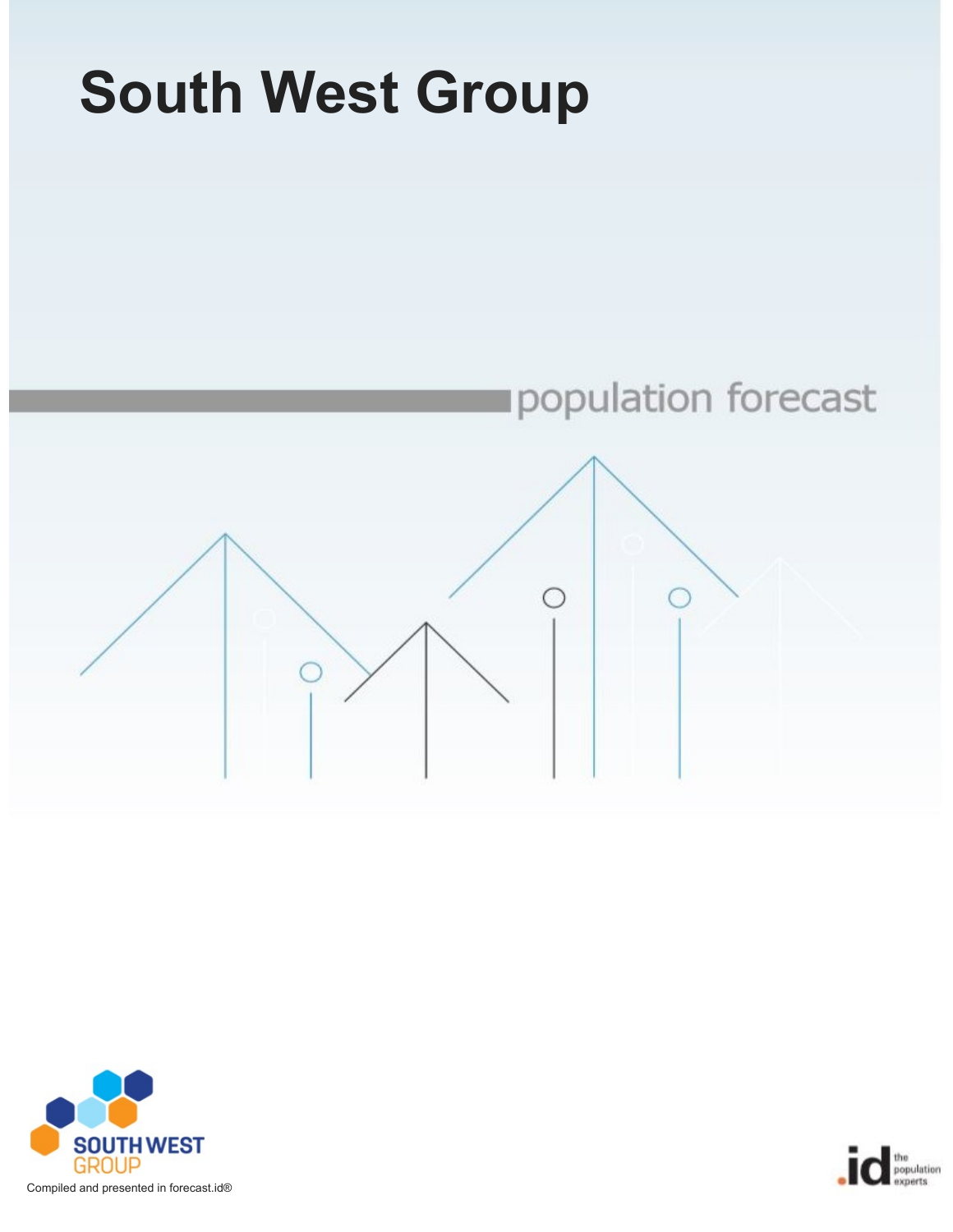## **Table of Contents**

| Home                                 |    |
|--------------------------------------|----|
| About the forecast areas             |    |
| Drivers of population change         | 6  |
| Population summary                   | 9  |
| Population, households and dwellings | 10 |
| Components of population change      |    |
| Population and age structure         | 15 |
| Household types                      | 18 |
| Dwellings and development map        | 21 |
| Population and age structure map     | 23 |
| Household types map                  | 25 |
| Residential development              | 27 |
| Net migration by age                 | 29 |
| Non-private dwellings                | 30 |
| Births and deaths                    | 31 |
| About the forecasts                  | 32 |
| Factors of population change         | 33 |
| Household and suburb life cycles     | 34 |
| Forecast modelling process           | 35 |
| Notes on base data                   | 38 |
| Glossary                             | 39 |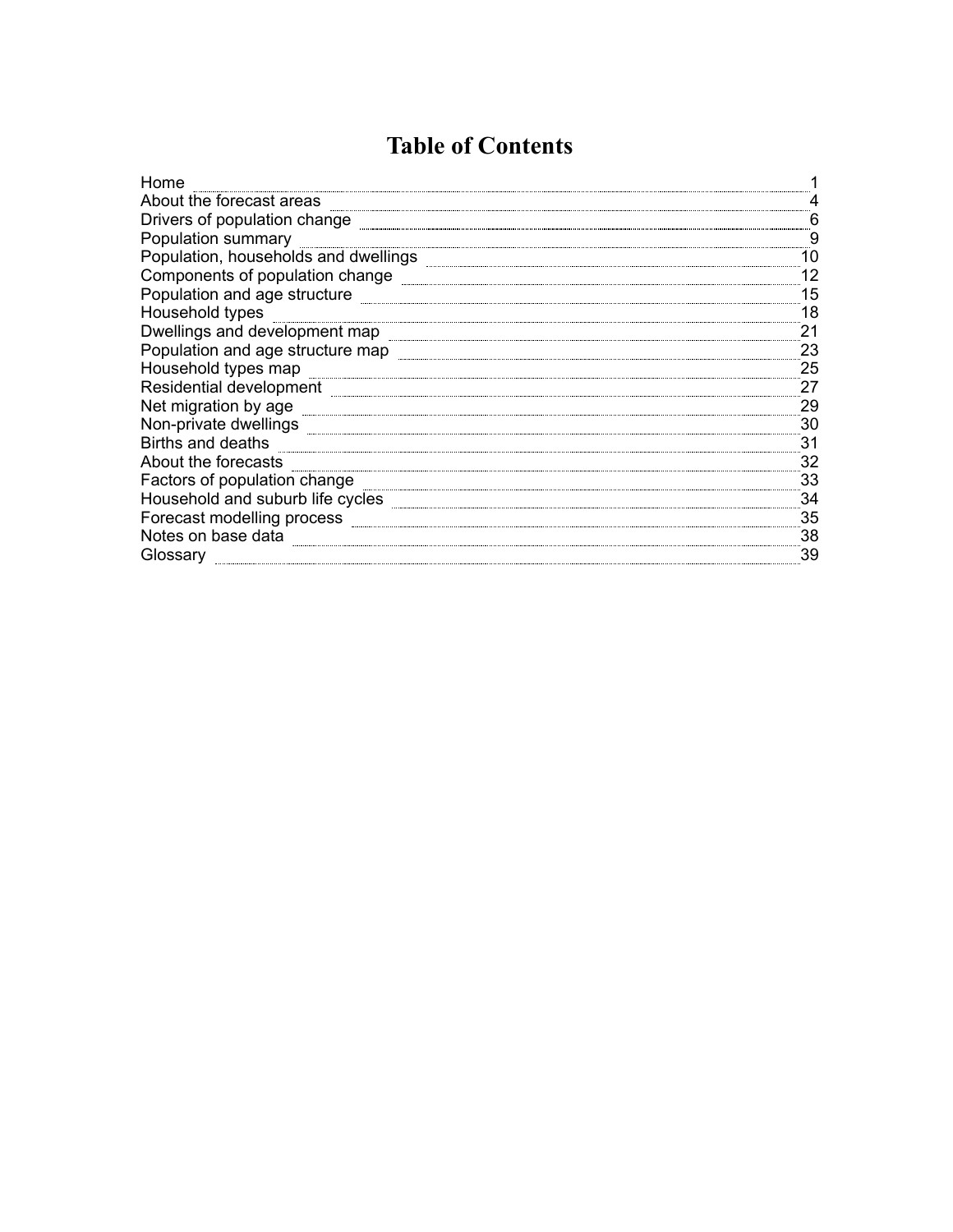# <span id="page-2-0"></span>Welcome to the South West Group population forecasts

The South West Group population and household forecasts present what is driving population change in the community and how the population, age structure and household types will change each year between 2016 and 2036.

The forecasts are designed to provide community groups, Council, investors, business, students and the general public with knowledge to make confident decisions about the future.

These forecasts were last updated in December 2017 by .id, the population experts, on behalf of South West Group. Forecasts are available for each year from 2016 to 2036.

Population 2020

474,438

forecast.id

Population 2036

625,562 forecast.id

Change 2020-36 31.85% forecast.id

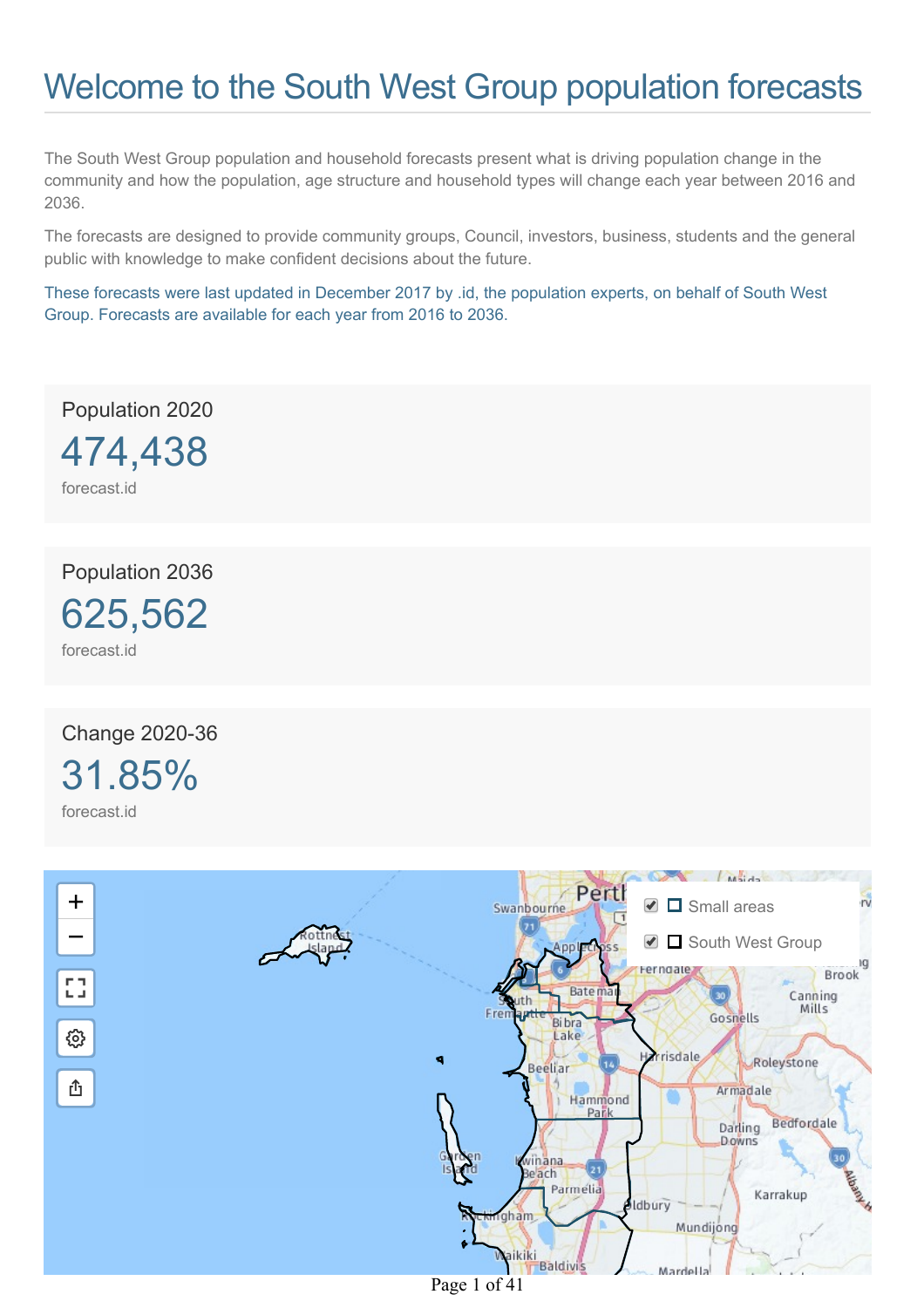

Source: Population and household forecasts, 2016 to 2036, prepared by .id, the population experts, December 2017.



Forecast population

Population and household forecasts, 2016 to 2036, prepared by .id, December 2017.

### **News** [more >](https://blog.id.com.au/)

### **Applying for funding?**

[Here's a free step-by-step grant application guide](https://blog.id.com.au/2017/how-to/applying-for-funding-heres-a-free-step-by-step-grant-application-guide)

1 April 2019

#### **New SEIFA data**

[New SEIFA data reveals the most advantaged and disadvantaged communities in Australia](https://blog.id.com.au/2018/population/demographic-trends/new-insights-to-social-disadvantage-new-seifa-data-released)

27 March 2018

#### **Latest data updates**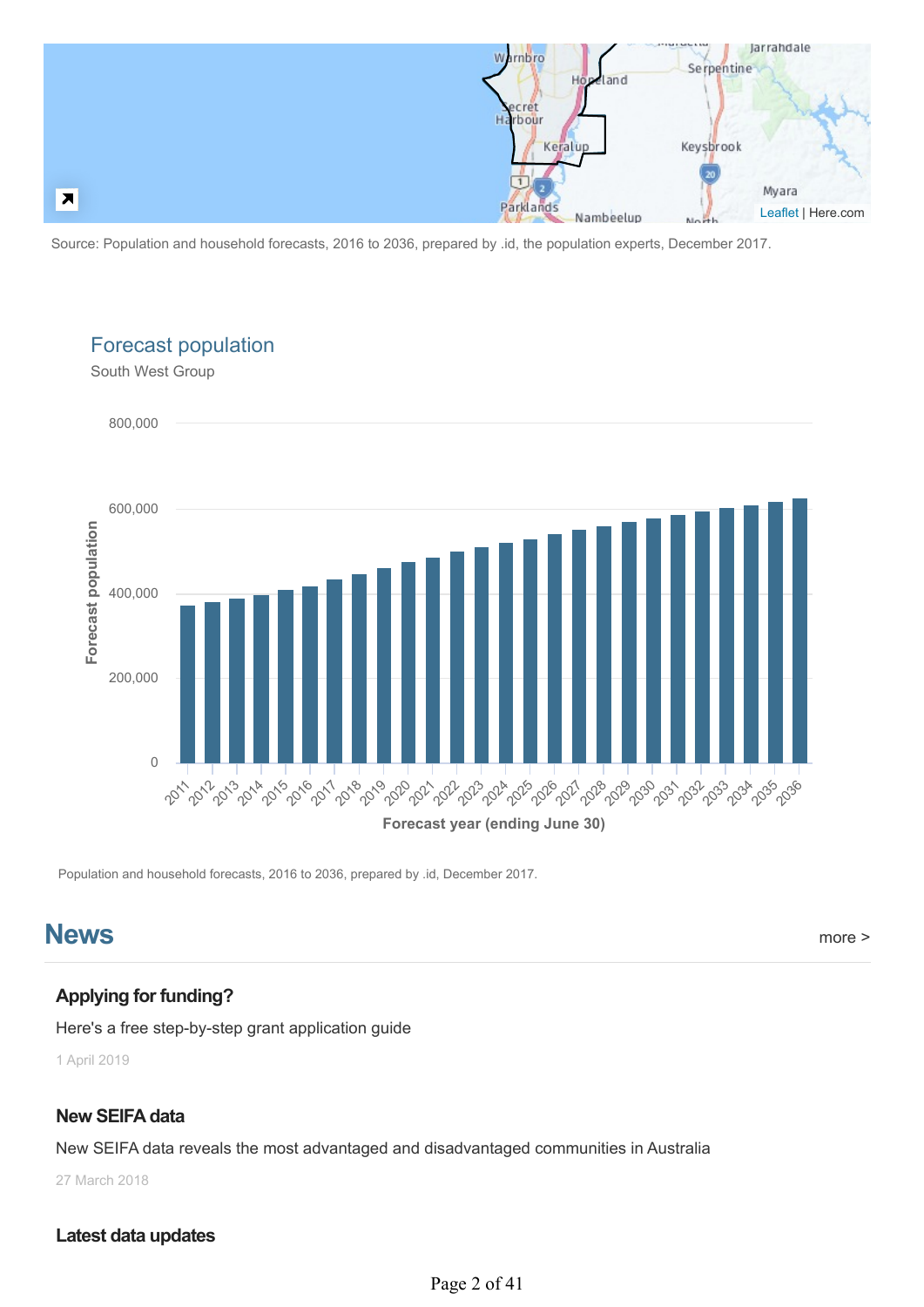#### Be the first to know about the latest data releases by bookmarking our product updates page

1 January 2018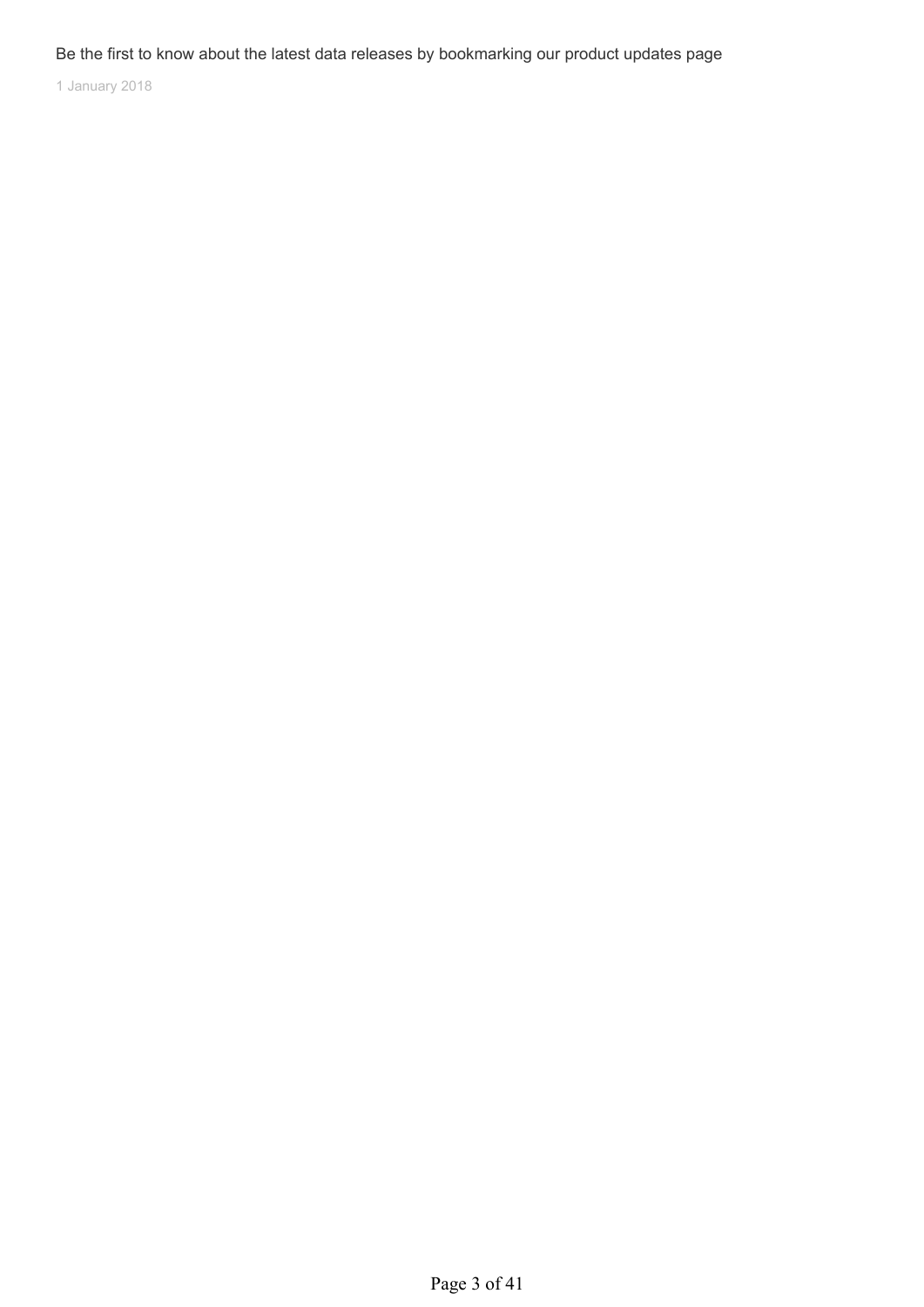<span id="page-5-0"></span>About the forecast areas

The South West Group is comprised of six Local Government Areas - the Cities of Cockburn, Fremantle, Kwinana, Melville and Rockingham, and the Town of East Fremantle. It is bounded by the Town of Mosman Park and the Swan and Canning Rivers in the north, the Cities of Canning and Armadale and the Serpentine Jarrahdale Shire in the east, the Shire of Murray and the City of Mandurah in the south, and the Indian Ocean in the west.

Population 2020 474,438

forecast.id

Population 2036

625,562 forecast.id

Change 2020-36

31.85% forecast.id



Page 4 of 41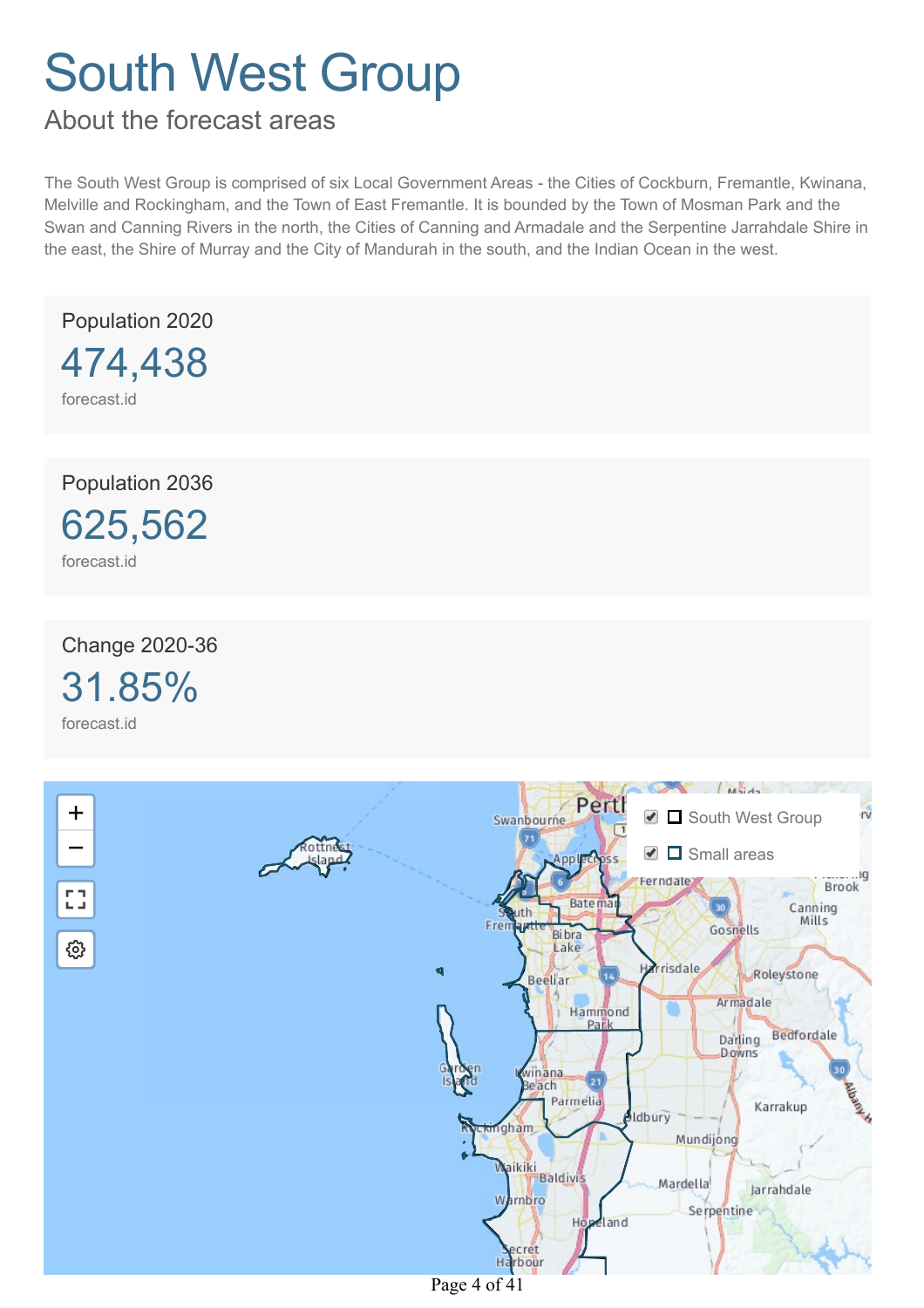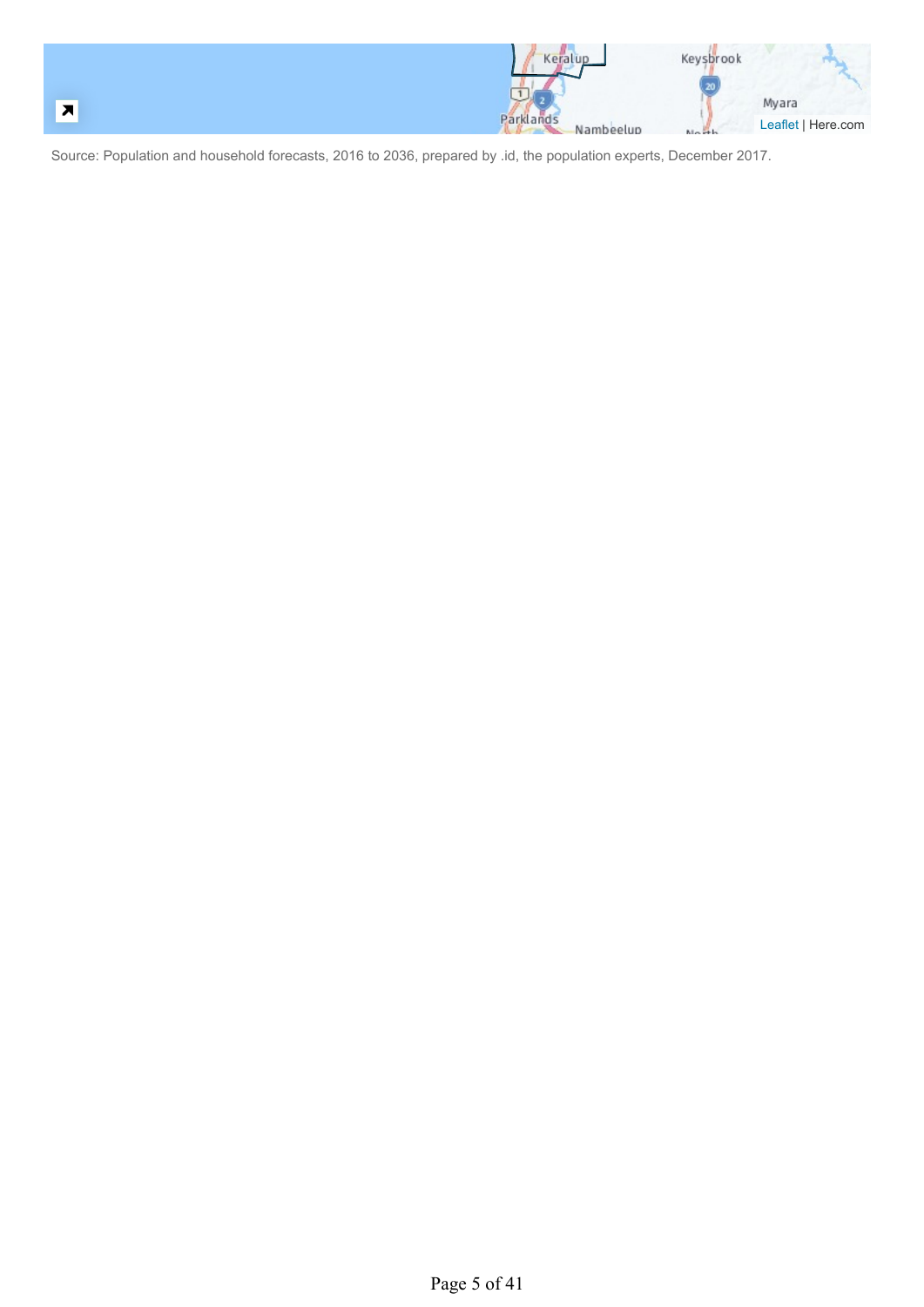# Drivers of population change

The South West Group is located to the south west of the Perth CBD, and comprises six local government areas – the Cities of Cockburn, Fremantle, Kwinana, Melville and Rockingham, and the Town of East Fremantle. It is bounded by the Town of Mosman Park and the Swan and Canning Rivers in the north, the Cities of Canning and Armadale and the Serpentine Jarrahdale Shire in the east, the Shire of Murray and the City of Mandurah in the south, and the Indian Ocean in the west. It has a diverse range of land uses and covers established, maturing and growing parts of the Perth metropolitan area. There are substantial tracts of land devoted to maritime and heavy industrial functions, particularly around Fremantle and Kwinana. Residential areas include the established suburbs around Fremantle, to the newly developing suburbs of Baldivis and Keralup on the southern metropolitan fringe.

# Development history

European settlement dates from 1829 when a port was established for the Swan River Colony at Fremantle. Gradual growth took place during the mid 1800s, with more rapid growth from the late 1800s into the early 1900s, spurred by the opening of the railway line from Perth and the gold rush. Land was used mainly for farming, market gardening and orcharding, with some fishing and shipping. Significant residential development occurred from the post-war years, particularly from the 1950s, accompanied by industrial growth. Rapid growth took place in the southern areas from the 1980s, and continues to this day. The population of the region increased from about 234,760 in 1991 to about 373,380 in 2011. About three quarters of the growth between 1991 and 2011 occurred in the Cities of Cockburn and Rockingham.

# Migration patterns

Migration patterns within and to/from the South West Group are typical of those found in major Australian cities. There is a dominance of local moves, as evidenced by the strong flows between neighbouring LGAs. There is also a strong movement outward in a sectoral direction, whereby LGAs further south typically gain new residents from those closer to the CBD. For example, Kwinana gains significant population from Cockburn, Fremantle and Melville.

In terms of flows in and out of the SW Group, there is a predominance of moves to and from other parts of the Perth metropolitan area, particularly LGAs south of the Swan River. Between 2006 and 2011, the SW Group gained significant population from neighbouring Gosnells, as well as Joondalup and Stirling. The most significant outflows in this period were to neighbouring Serpentine-Jarrahdale and Mandurah, as well as further south to Murray and Busselton.

# Historical migration flows, South West Group, 2011-2016



#### Migration flows within the South West Group

Page 6 of 41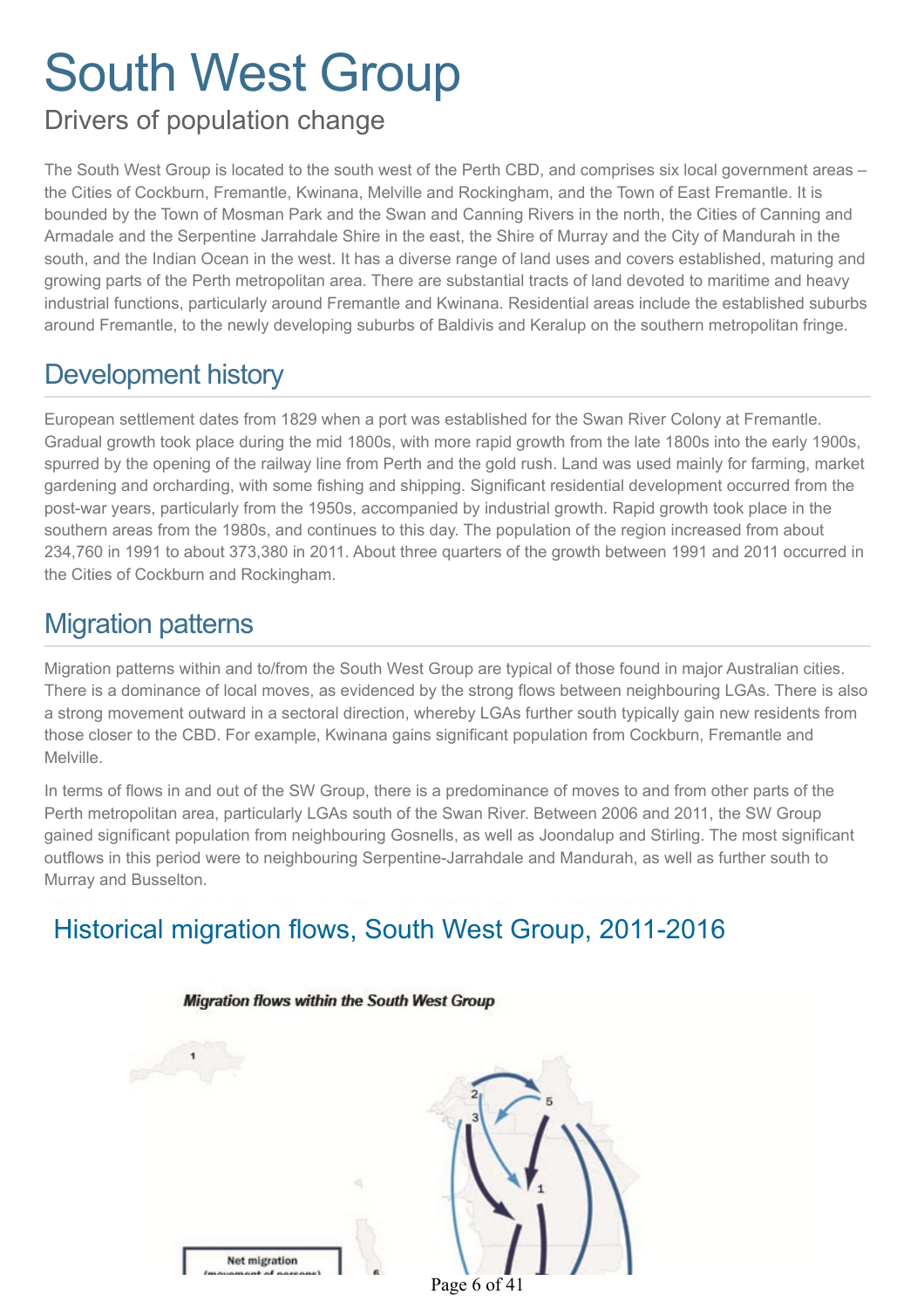

Migration flows to and from outside the South West Group



Population and household forecasts, 2016 to 2036, prepared by .id the population experts, December 2017.



**Note: The migration flows depicted above are historical and do not represent future or forecast migration flows or subsequent council boundary changes. The arrows represent migration flows to the area as a whole and do not indicate an origin or destination for any specific localities within the area. Overseas flow shows overseas arrivals only, based on answers to the census question "where did the person usually live 5-years ago.**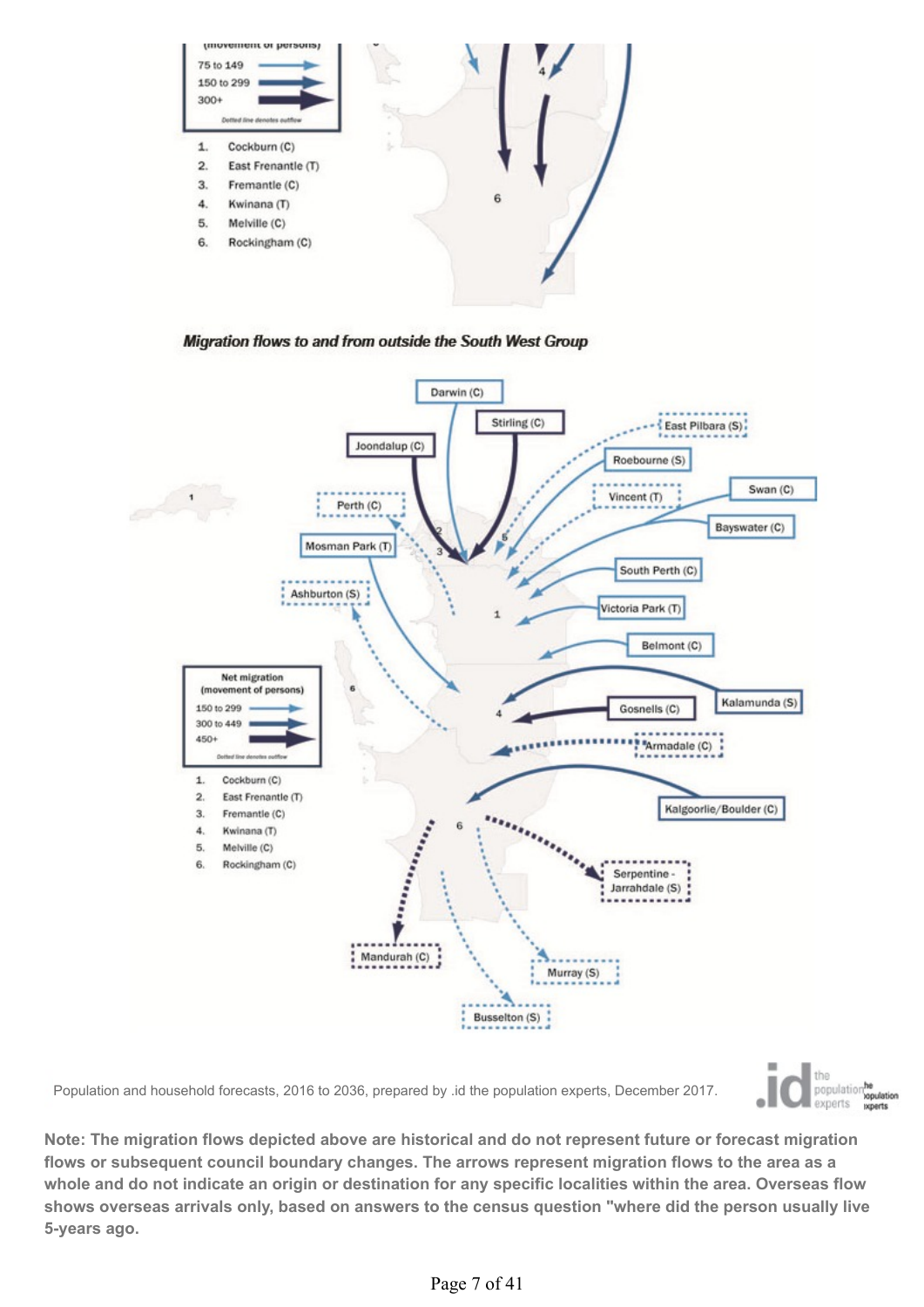# Housing role and function

The size of the South West Group, the diversity of land uses and development over many decades, all influence the housing market role and suburban life cycle stage. In a general sense, the South West has provided housing opportunities for families, and as the transport infrastructure has improved, new areas for development have opened up as the metropolitan area has expanded southwards. Employment in the maritime and heavy industry sectors has also influenced the housing market role as people have been able to live close to their place of employment, rather than commuting into central Perth.

The expansion of the Perth metropolitan area further southwards over the decades has resulted in considerable diversity in the suburban life cycle stage. Greenfield developments on the fringe, particularly in Kwinana and Rockingham, are attractive to young families seeking relatively affordable home owning opportunities. More mature suburbs, which occur across all six LGAs, have stable and even declining populations as family households decline in number and the population ages. In some areas, opportunities for infill development in the form of medium and high density development attract young adults, particularly where they are located close to education facilities or have a lifestyle amenity factor. Examples of this include Fremantle and parts of Cockburn.

# Housing supply

There are significant differences in the supply of residential land that will have an influence on population and household futures over the 2011-2036 period. Again, this relates to the diversity of land uses and urban development over many decades. More than 105,000 dwellings have been assumed over the period 2016-2036. Significant land supply has been identified in Rockingham (34,714 dwellings) and Cockburn (32,560 dwellings), which include a mix of greenfield and strategic development sites. In contrast, smaller councils such as Fremantle, which have important tourism and economic functions, rely on strategic infill developments and conversion of land uses to residential in order to accommodation dwelling growth. Overall, the population of the South West Group is forecast to reach more than 637,000 at 2036.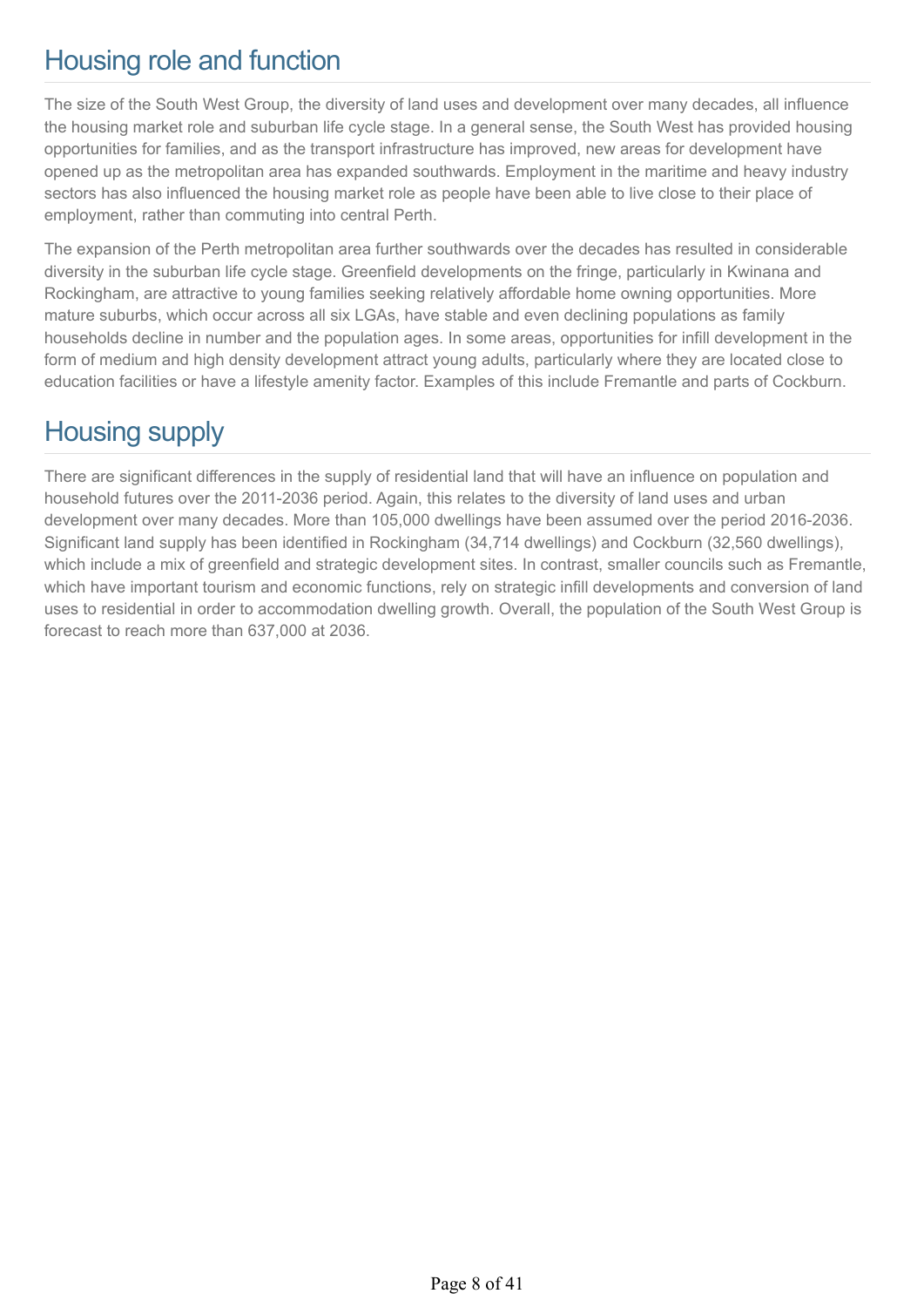# Population summary

This table summarises the population for South West Group and each of its small areas. This enables you to see how population change is affecting different parts of the LGA in different ways. Some small areas may be rapidly growing whilst others are stable or even declining in population.

Continue to the forecast results section to see detailed forecasts of population, households, and dwellings for each of the small areas.

Please note that population numbers in forecast.id for the 2016 base year are derived from Estimated Resident Population from the Australian Bureau of Statistics. These differ from (and are usually higher than) Census counts as they factor in population missed by the Census and population overseas on Census night. They are generally considered a more accurate measure of population size than Census counts.

## Population summary

| <b>South West Group</b>       | Forecast year |         |         |         |         |                        | <b>Change between</b><br>2016 and 2036    |
|-------------------------------|---------------|---------|---------|---------|---------|------------------------|-------------------------------------------|
| Area                          | 2016          | 2021    | 2026    | 2031    | 2036    | <b>Total</b><br>change | Avg.<br>annual<br>$\frac{0}{0}$<br>change |
| South West Group              | 419,109       | 487,209 | 541,808 | 588,435 | 625,562 | $+206,453$             | $+2.02$                                   |
| <b>Town of East Fremantle</b> | 7,765         | 8,227   | 9,523   | 10,403  | 10,654  | $+2,889$               | $+1.59$                                   |
| City of Fremantle             | 30,572        | 34,844  | 37,986  | 40,481  | 42,440  | $+11,868$              | $+1.65$                                   |
| City of Kwinana               | 40,305        | 51,746  | 62,902  | 75,270  | 85,158  | $+44,853$              | $+3.81$                                   |
| City of Melville              | 102,389       | 109,198 | 115,324 | 121,097 | 126,754 | $+24,365$              | $+1.07$                                   |
| City of Rockingham            | 129,308       | 153,886 | 171,763 | 184,165 | 192,805 | $+63,497$              | $+2.02$                                   |
| City of Cockburn              | 108,770       | 129,308 | 144,310 | 157,019 | 167,751 | $+58,981$              | $+2.19$                                   |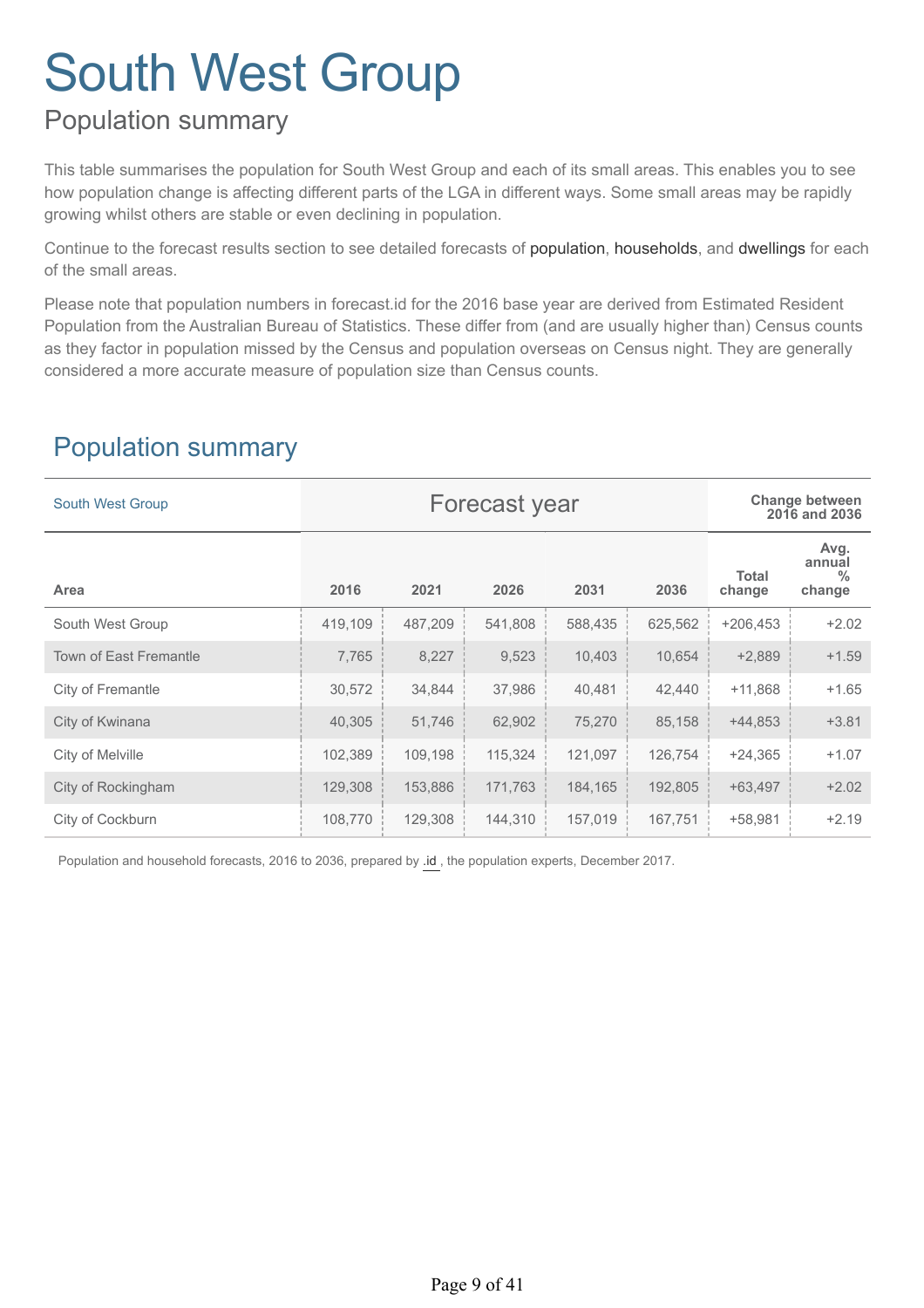# Population, households and dwellings

This summary shows the results of the forecasts for population, households and dwellings in South West Group. The period 2016 to 2026, as the short to medium term, is likely to be the most accurate and useful forecast information for immediate planning purposes.

It is important to look at the relationship between population and average household size. If the average household size is falling, then there will need to be growth in the number of households (and dwellings for them to live in) to maintain or grow the population.

# Forecast population, households and dwellings

| <b>South West Group</b>             | Forecast year |         |         |         |         |
|-------------------------------------|---------------|---------|---------|---------|---------|
| <b>Summary</b>                      | 2016          | 2021    | 2026    | 2031    | 2036    |
| Population                          | 419,109       | 487,209 | 541,808 | 588,435 | 625,562 |
| Change in population (5yrs)         | $-\!$         | 68,100  | 54,599  | 46,626  | 37,127  |
| Average annual change               | $-\!$         | 3.06%   | 2.15%   | 1.66%   | 1.23%   |
| <b>Households</b>                   | 158,449       | 182,508 | 203,489 | 222,065 | 237,886 |
| Average household size              | 2.61          | 2.64    | 2.63    | 2.62    | 2.60    |
| Population in non private dwellings | 5,421         | 5,975   | 6,581   | 7,052   | 7,210   |
| <b>Dwellings</b>                    | 170,117       | 195,577 | 217,252 | 236,133 | 252,177 |
| Dwelling occupancy rate             | 93.14         | 93.32   | 93.66   | 94.04   | 94.33   |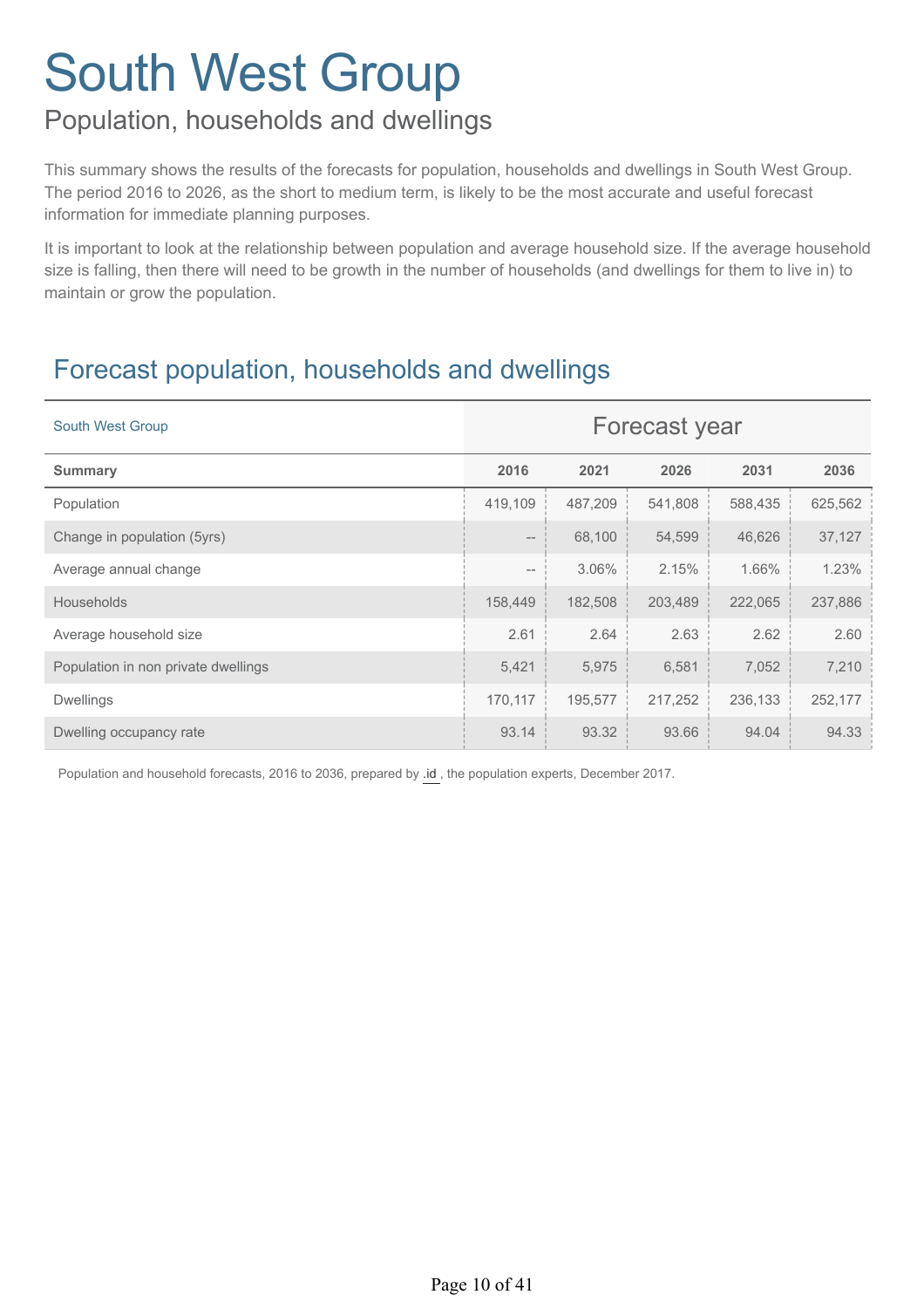### Forecast population, households and average household size

South West Group



Population and household forecasts, 2016 to 2036, prepared by .id the population experts, December 2017.

# Key findings

In 2016, the total population of South West Group was estimated to be 419,109 people. It is expected to increase by over 169,326 people to 588,435 by 2026, at an average annual growth rate of 3.45%. This is based on an increase of over 63,616 households during the period, with the average number of persons per household rising from 2.61 to 2.62 by 2026.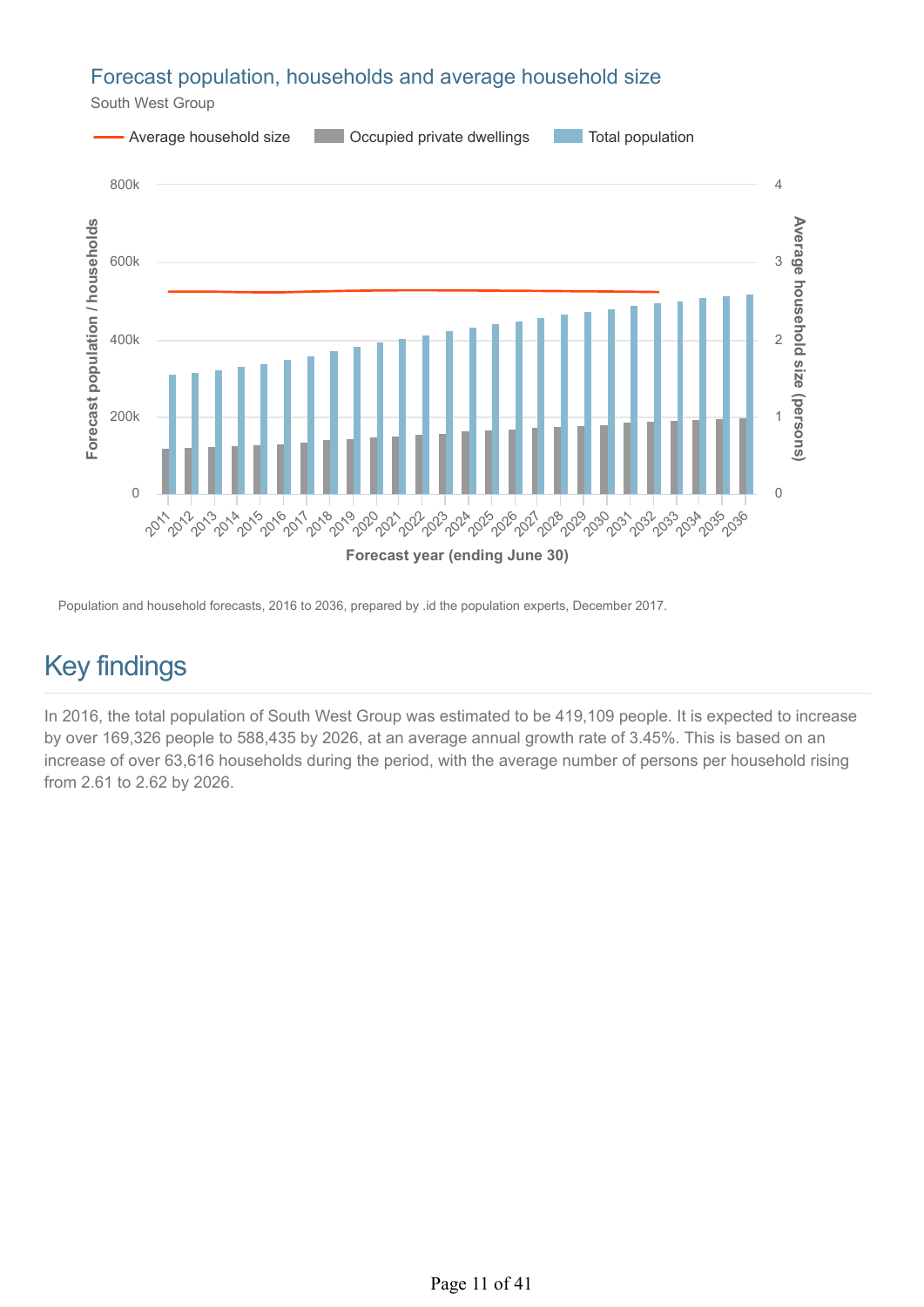# Components of population change

There are two ways in which populations can change, through net migration and/or through natural increase (births minus deaths). Some areas are more driven by one or other of these factors. Migration is largely driven by housing development, whereas natural increase is a function of the age of the population.

# Components of population change

| <b>South West Group</b>                    | <b>Forecast period</b> |                 |                 |                 |                 |
|--------------------------------------------|------------------------|-----------------|-----------------|-----------------|-----------------|
| Component                                  | 2017 to<br>2021        | 2022 to<br>2026 | 2027 to<br>2031 | 2032 to<br>2036 | 2037 to<br>2041 |
| <b>Births</b>                              | 34,724                 | 38,368          | 41,145          | 43,545          |                 |
| Change in persons in non-private dwellings | 555                    | 606             | 471             | 158             |                 |
| Deaths                                     | 13,072                 | 14,376          | 16,051          | 17,797          |                 |
| Natural increase/decrease                  | 21,652                 | 23,992          | 25,094          | 25,748          |                 |
| Net migration                              | 45,893                 | 30,002          | 21,062          | 11,222          |                 |
| Total population change                    | 68,100                 | 54,599          | 46,626          | 37,127          |                 |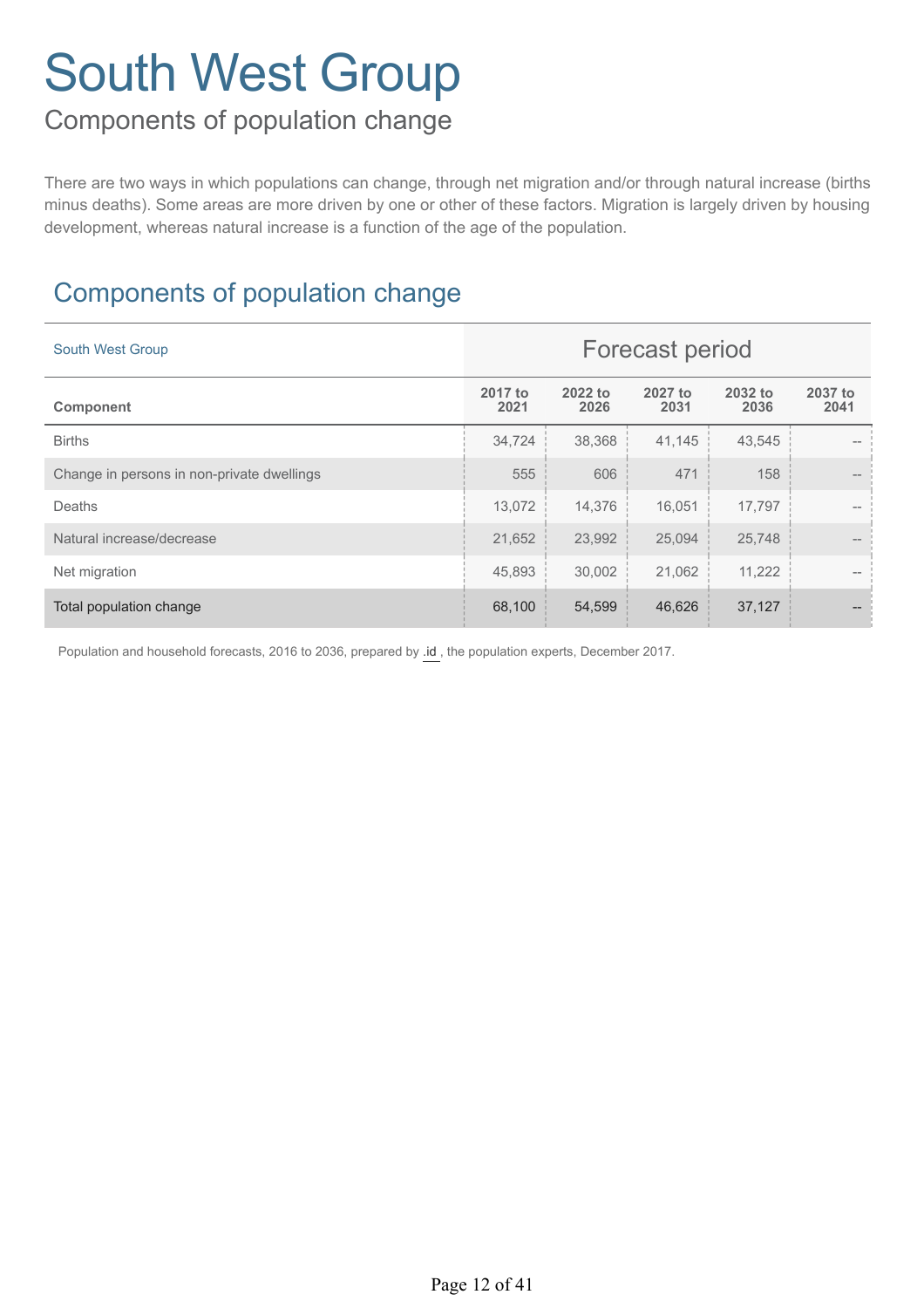#### Forecast population change

South West Group



Population and household forecasts, 2016 to 2036, prepared by .id the population experts, December 2017.

### Forecast births, deaths and natural increase/decrease



South West Group

Population and household forecasts, 2016 to 2036, prepared by .id the population experts, December 2017.

#### Page 13 of 41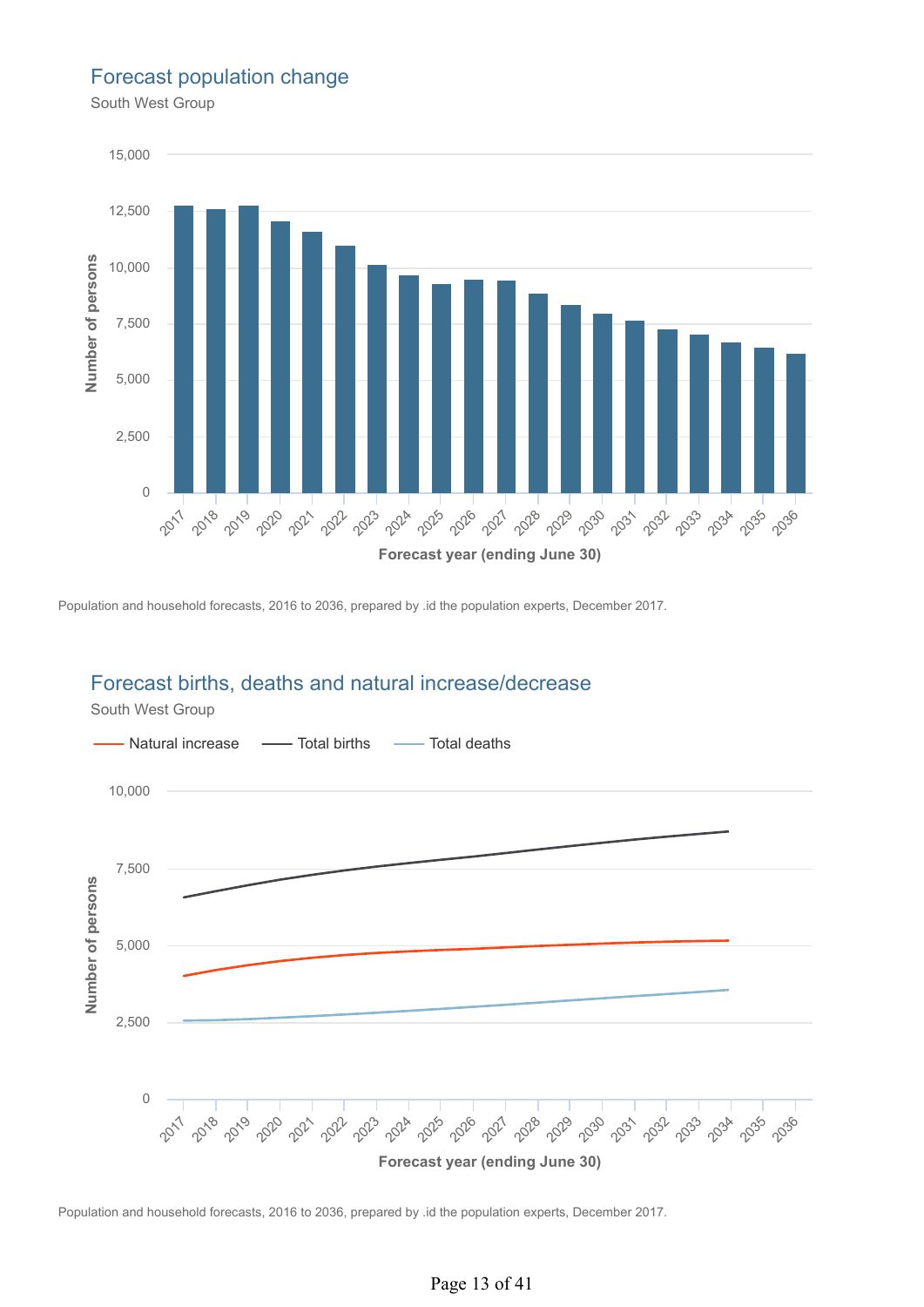### Forecast in, out and net migration

South West Group

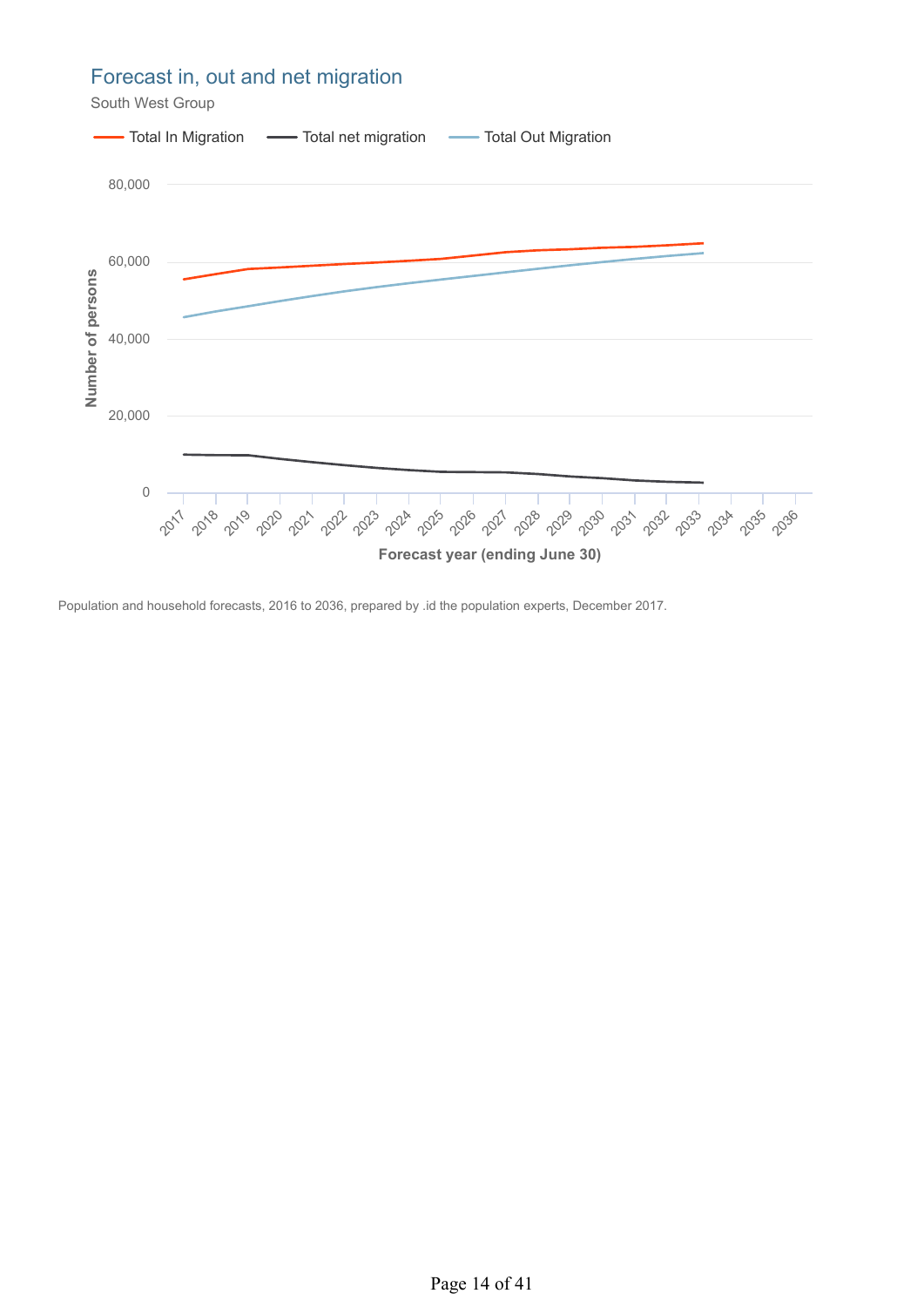## Population and age structure

Knowledge of how the age structure of the population is changing is essential for planning age-based facilities and services, such as child care, recreation and aged care.

The forecast age groups of South West Group is a function of the current age of the population (people aging each year, being born and dying) as well as the age of people migrating into and out of the area. This in turn is driven by location (fringe, city centre, regional or rural) the existing housing stock (separate dwellings, medium or high density), the amount and type of new residential development (same as existing stock, or diversifying) and where the area is in a cycle of change. We call this the area's residential role and function. You can learn more about this in the section household and suburb life cycles.

# Forecast age structure - 5 year age groups

| South West Group - Total persons | 2016          |               | 2026          |               |               | 2036          | Change<br>between<br>2016 and<br>2036 |
|----------------------------------|---------------|---------------|---------------|---------------|---------------|---------------|---------------------------------------|
| Age group (years)                | <b>Number</b> | $\frac{0}{0}$ | <b>Number</b> | $\frac{0}{0}$ | <b>Number</b> | $\frac{0}{0}$ | <b>Number</b>                         |
| $0$ to $4$                       | 29,004        | 6.9           | 39,512        | 7.3           | 43,896        | 7.0           | $+14,892$                             |
| 5 to 9                           | 28,694        | 6.8           | 38,111        | 7.0           | 42,461        | 6.8           | $+13,767$                             |
| 10 to 14                         | 25,392        | 6.1           | 34,792        | 6.4           | 39,847        | 6.4           | $+14,455$                             |
| 15 to 19                         | 25,997        | 6.2           | 33,985        | 6.3           | 39,260        | 6.3           | $+13,263$                             |
| 20 to 24                         | 29,122        | 6.9           | 35,719        | 6.6           | 41,302        | 6.6           | $+12,180$                             |
| 25 to 29                         | 31,763        | 7.6           | 37,988        | 7.0           | 42,737        | 6.8           | $+10,974$                             |
| 30 to 34                         | 32,354        | 7.7           | 38,934        | 7.2           | 43,338        | 6.9           | $+10,984$                             |
| 35 to 39                         | 29,224        | 7.0           | 39,549        | 7.3           | 43,748        | 7.0           | $+14,524$                             |
| 40 to 44                         | 29,458        | 7.0           | 38,845        | 7.2           | 42,913        | 6.9           | $+13,455$                             |
| 45 to 49                         | 29,114        | 6.9           | 36,025        | 6.6           | 41,687        | 6.7           | $+12,573$                             |
| 50 to 54                         | 27,237        | 6.5           | 32,822        | 6.1           | 38,784        | 6.2           | $+11,547$                             |
| 55 to 59                         | 24,361        | 5.8           | 29,959        | 5.5           | 34,650        | 5.5           | $+10,289$                             |
| 60 to 64                         | 21,012        | 5.0           | 27,198        | 5.0           | 31,252        | 5.0           | $+10,240$                             |
| 65 to 69                         | 18,222        | 4.3           | 23,419        | 4.3           | 27,709        | 4.4           | $+9,487$                              |
| 70 to 74                         | 13,227        | 3.2           | 19,071        | 3.5           | 24,034        | 3.8           | $+10,807$                             |
| 75 to 79                         | 10,035        | 2.4           | 15,502        | 2.9           | 19,883        | 3.2           | $+9,848$                              |
| 80 to 84                         | 7,366         | 1.8           | 10,385        | 1.9           | 14,495        | 2.3           | $+7,129$                              |
| 85 and over                      | 7,527         | 1.8           | 9,992         | 1.8           | 13,566        | 2.2           | $+6,039$                              |
| Total persons                    | 419,109       | 100.0         | 541,808       | 100.0         | 625,562       | 100.0         | $+206,453$                            |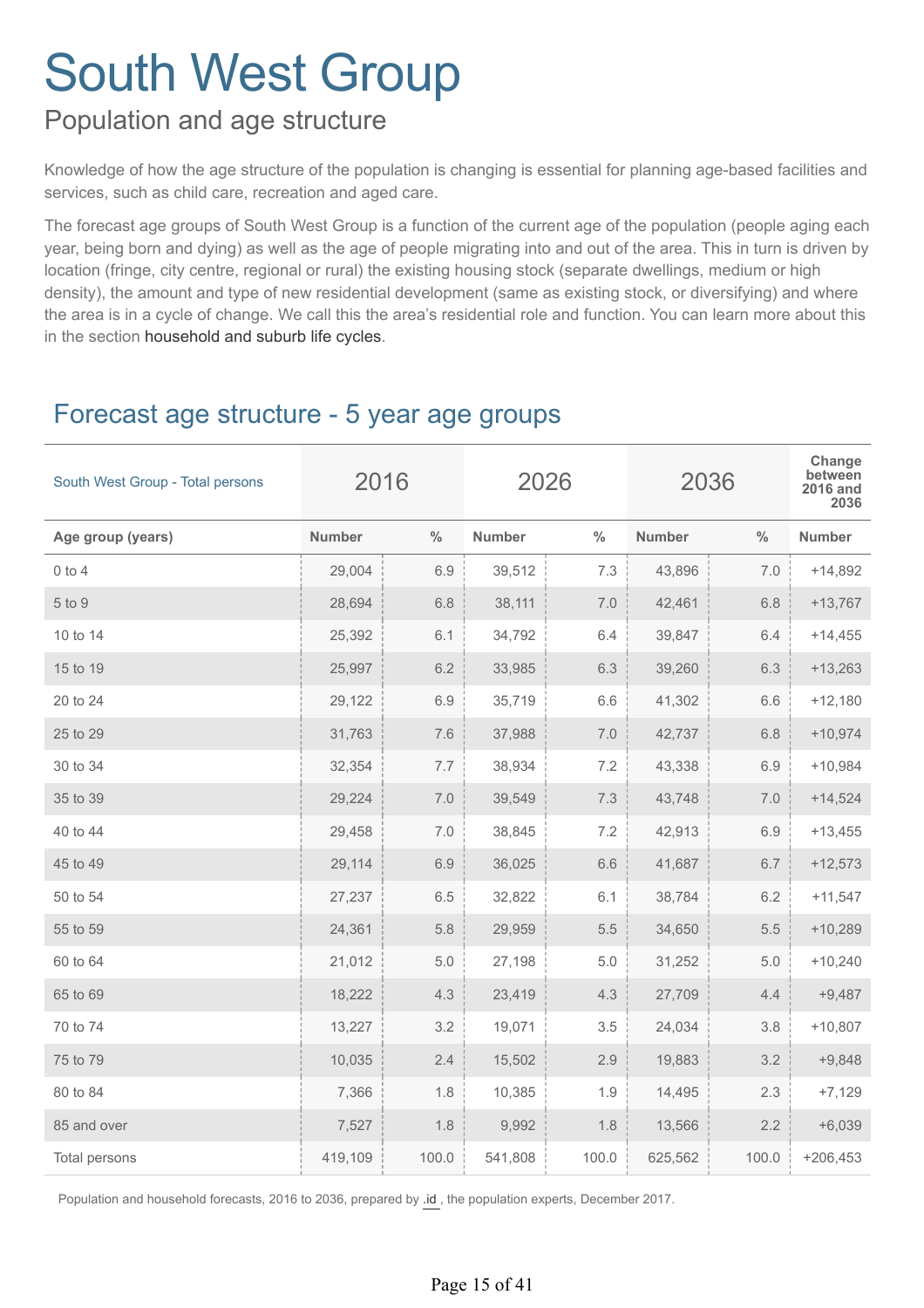

### Forecast age structure - 5 year age groups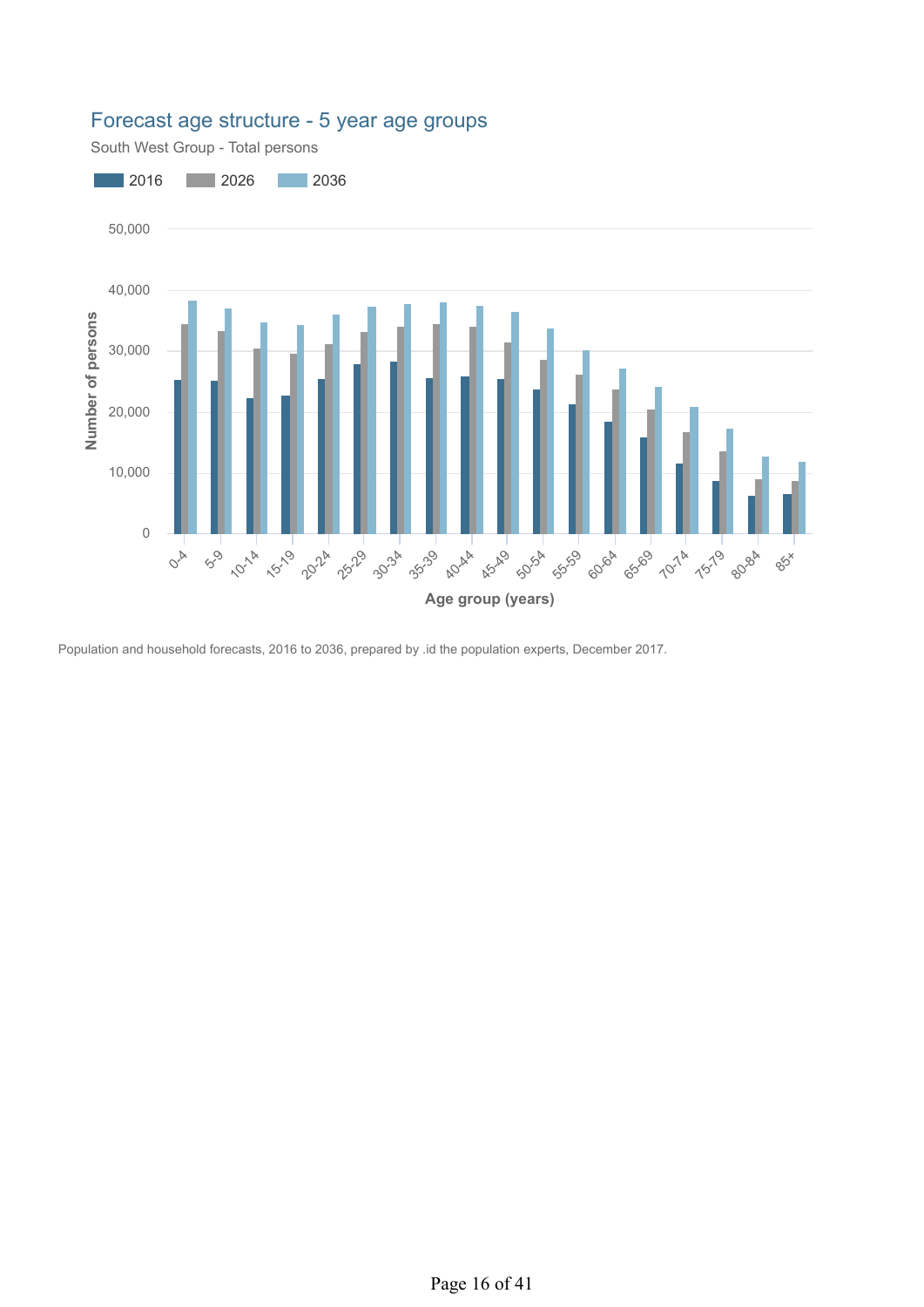#### Forecast change in age structure - 5 year age groups

South West Group - Total persons



Population and household forecasts, 2016 to 2036, prepared by .id the population experts, December 2017.

# Key findings

In 2016, the dominant age structure for persons in South West Group was ages 30 to 34, which accounted for 7.7% of the total persons.

The largest increase in persons between 2016 and 2026 is forecast to be in ages 0 to 4, which is expected to increase by 10,508 and account for 7.3% of the total persons.

The largest 5 year age group in 2026 is 35 to 39 years, with a total of 39,549 persons.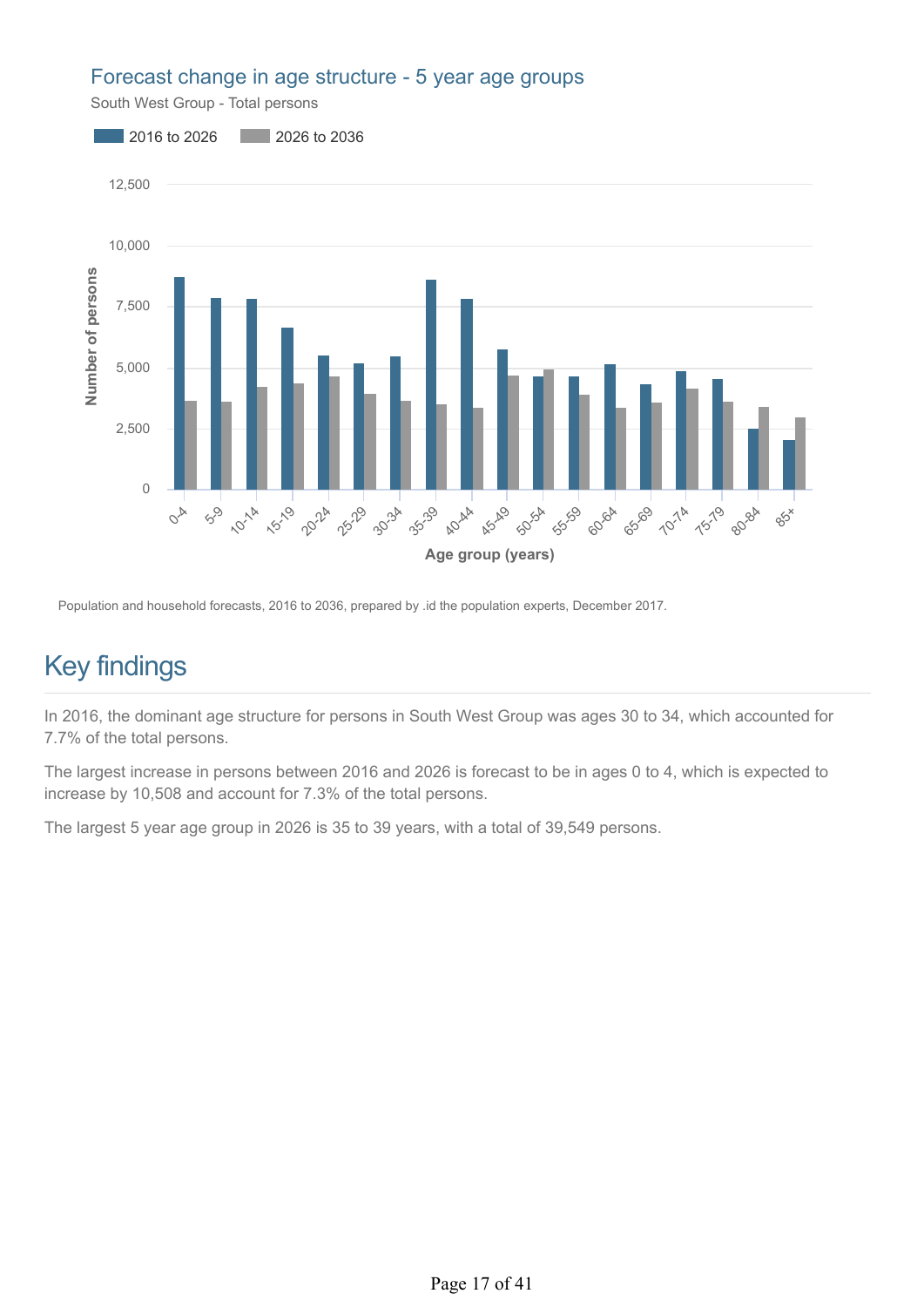## Household types

Analysing the future household structure in South West Group, especially in conjunction with age structure, provides insight to the role the area plays in the housing market. Some areas, usually with separate housing stock, are dominated by families. Others, with more dense housing in inner city locations have significant numbers of lone person households and couples without dependents.

# Forecast household types

| <b>South West Group</b>         | 2016          |               | 2026          |               | 2036          |               | Change<br>between<br><b>2016 and</b><br>2036 |
|---------------------------------|---------------|---------------|---------------|---------------|---------------|---------------|----------------------------------------------|
| <b>Type</b>                     | <b>Number</b> | $\frac{0}{0}$ | <b>Number</b> | $\frac{0}{0}$ | <b>Number</b> | $\frac{0}{0}$ | <b>Number</b>                                |
| Couple families with dependents | 53,628        | 33.8          | 68,351        | 33.6          | 77,860        | 32.7          | $+24,232$                                    |
| Couples without dependents      | 44,460        | 28.1          | 58,698        | 28.8          | 69,720        | 29.3          | $+25,260$                                    |
| Group households                | 5,447         | 3.4           | 6,769         | 3.3           | 7,641         | 3.2           | $+2,194$                                     |
| Lone person households          | 35,635        | 22.5          | 45,620        | 22.4          | 54,966        | 23.1          | $+19,331$                                    |
| One parent family               | 15,826        | 10.0          | 19,543        | 9.6           | 22,247        | 9.4           | $+6,421$                                     |
| Other families                  | 3,454         | 2.2           | 4,517         | 2.2           | 5,444         | 2.3           | $+1.990$                                     |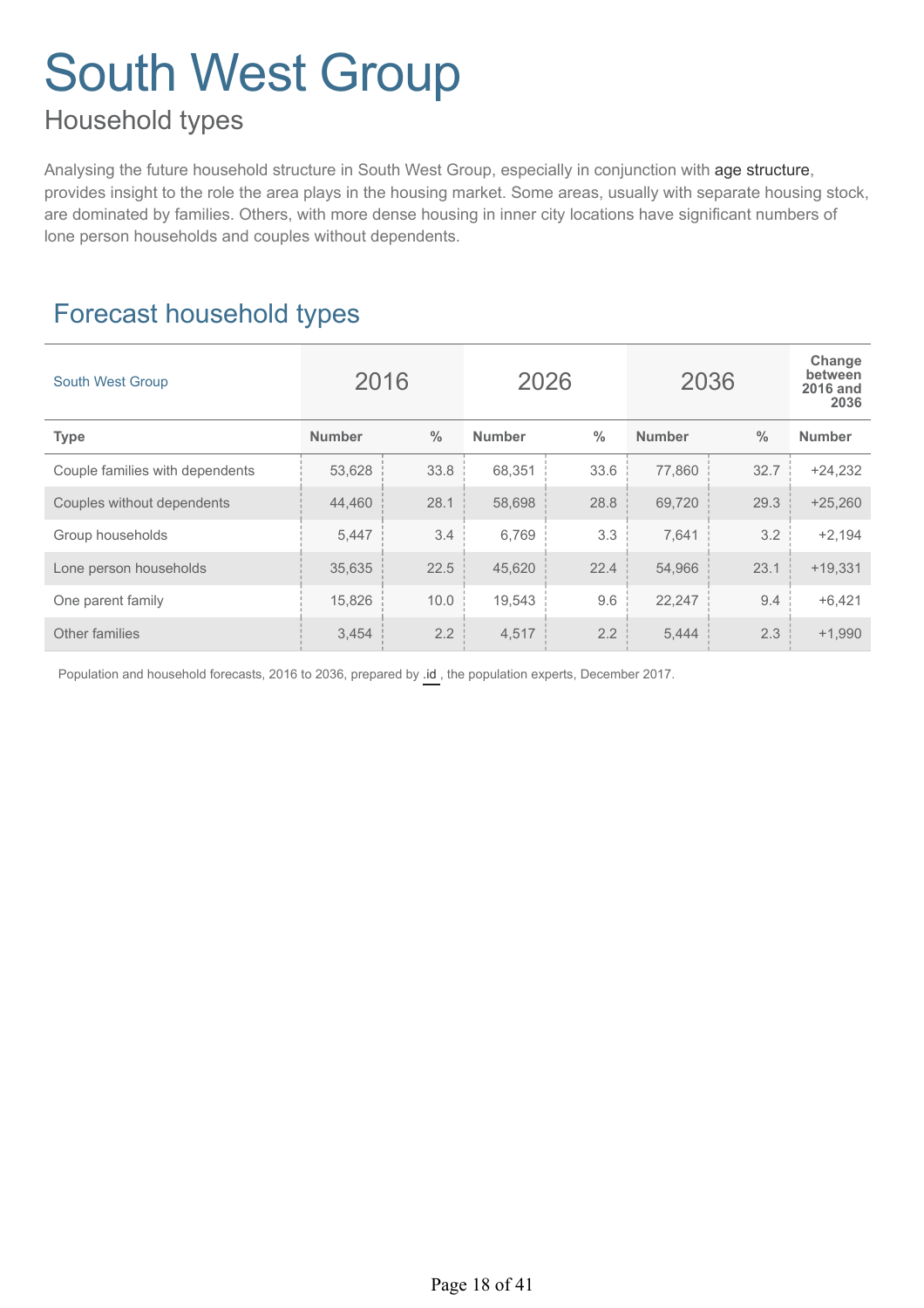#### Forecast household types

South West Group



Population and household forecasts, 2016 to 2036, prepared by .id the population experts, December 2017.



### Forecast change in household types, 2016 to 2036

Population and household forecasts, 2016 to 2036, prepared by .id the population experts, December 2017.

#### Page 19 of 41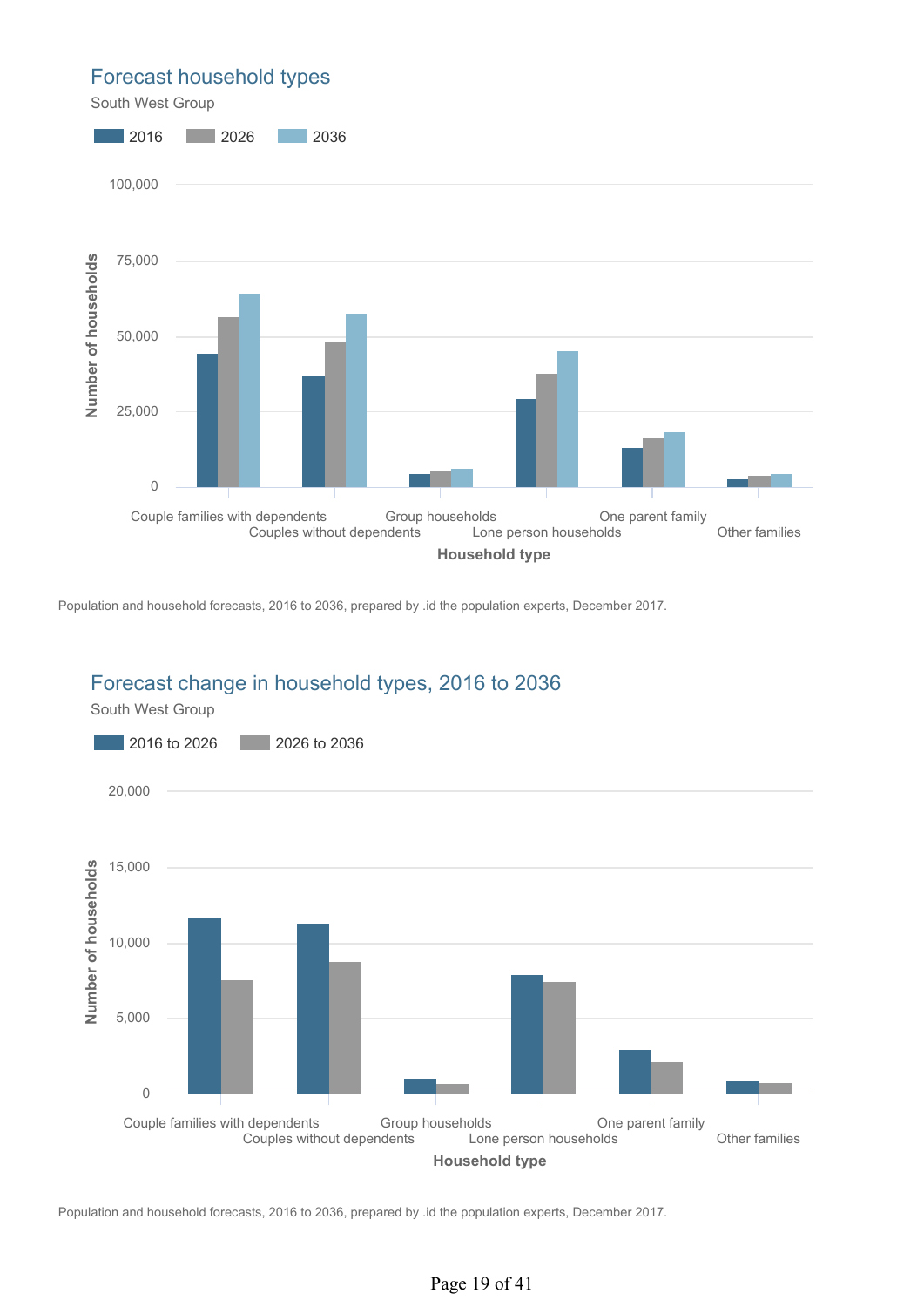# Key findings

In 2016, the dominant household type in South West Group was Couple families with dependents, which accounted for 33.8% of all households.

The largest increase between 2016 and 2026 is forecast to be in Couple families with dependents, which will increase by 14,723 households and account for 33.6% of all households.

In contrast Other families is forecast to increase by 1,063 households, to comprise 2.2% of all households in 2026, compared to 2.2% in 2016.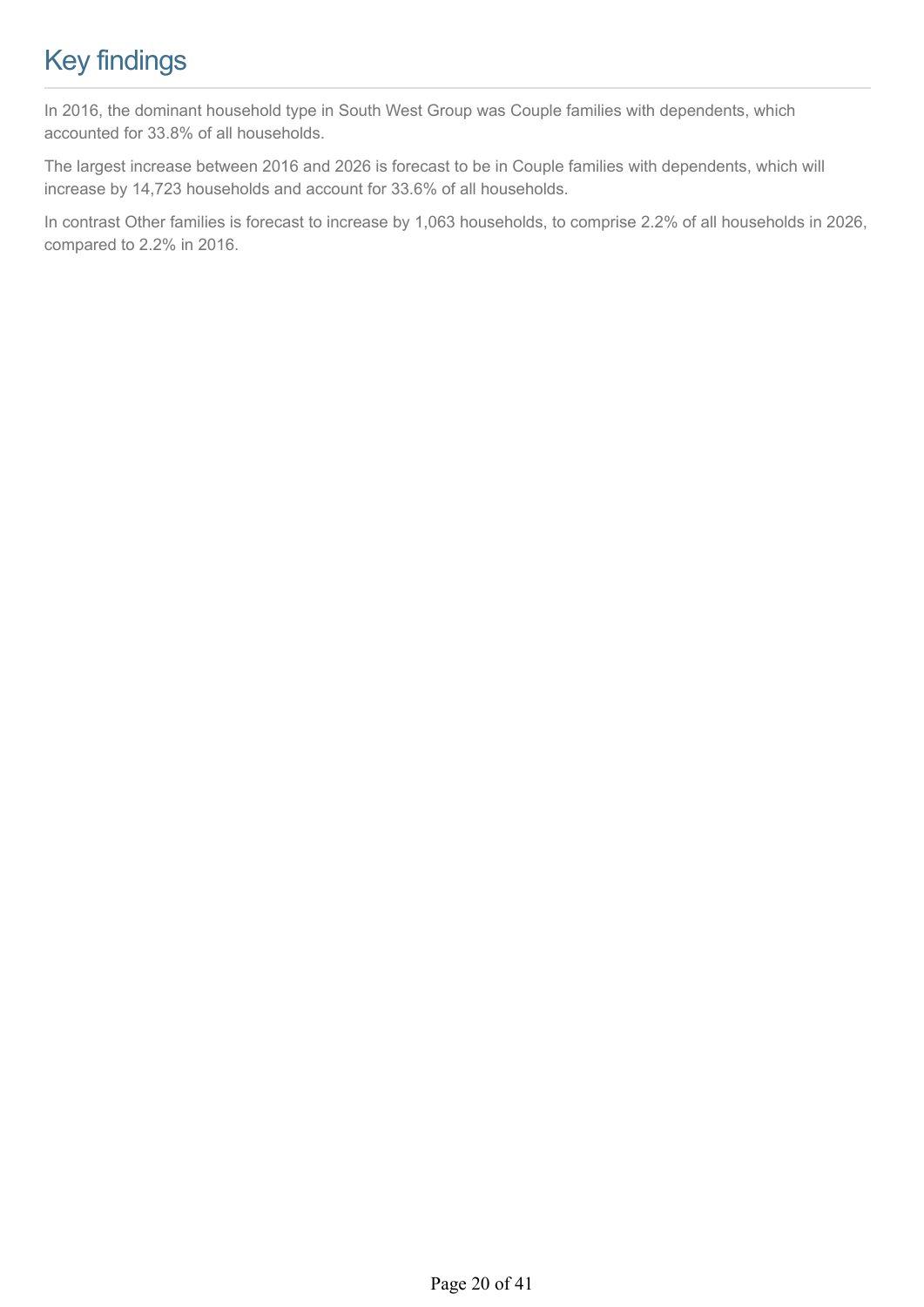## <span id="page-22-0"></span>Dwellings and development map

Visualising the geographic pattern of growth in dwelling stock across South West Group is a good starting point for assessing the scale and type of change each part of the area is undergoing. Some areas will be experiencing significant growth in new dwellings, either through greenfield development or densification and renewal.

However it would be a mistake to assume that areas not experiencing significant housing development are not undergoing change. Other processes will be at work such as the aging-in-place of the existing population and changing household structures. The age structure and household type maps will uncover these population shifts.

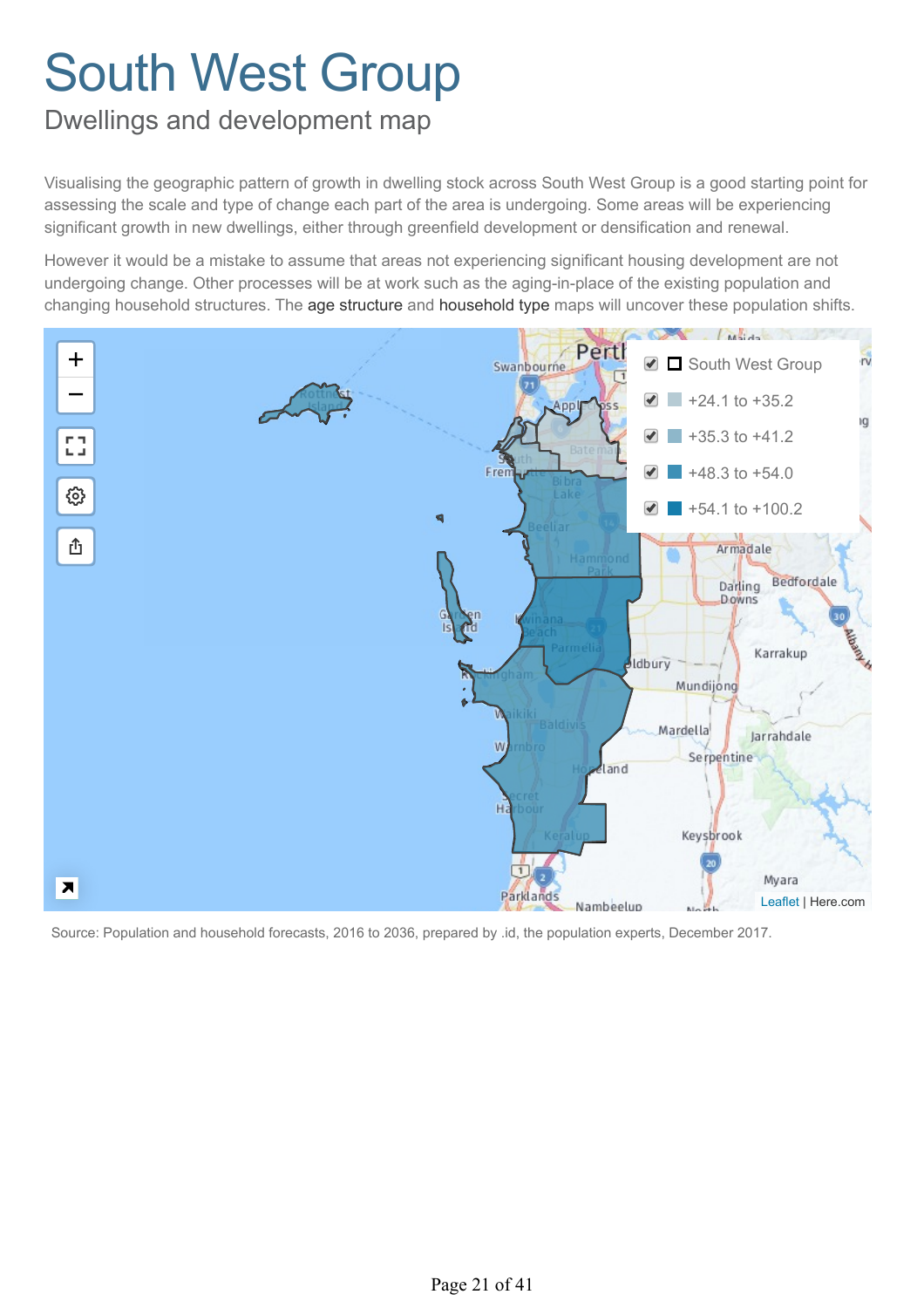# Forecast dwellings and development

| <b>South West Group</b> |               | 2036<br>2016  |               | Change between 2016<br>and 2036 |               |               |
|-------------------------|---------------|---------------|---------------|---------------------------------|---------------|---------------|
| Area                    | <b>Number</b> | $\frac{0}{0}$ | <b>Number</b> | $\frac{0}{0}$                   | <b>Number</b> | $\frac{0}{0}$ |
| South West Group        | 170,119       | 100.0         | 252,179       | 100.0                           | $+82,060$     | $+48.2$       |
| Town of East Fremantle  | 3,314         | 1.9           | 4,480         | 1.8                             | $+1,166$      | $+35.2$       |
| City of Fremantle       | 14,689        | 8.6           | 20,747        | 8.2                             | $+6,058$      | $+41.2$       |
| City of Kwinana         | 15,480        | 9.1           | 30,989        | 12.3                            | $+15,509$     | $+100.2$      |
| City of Melville        | 41,785        | 24.6          | 51,856        | 20.6                            | $+10,071$     | $+24.1$       |
| City of Rockingham      | 51,517        | 30.3          | 77,371        | 30.7                            | $+25,854$     | $+50.2$       |
| City of Cockburn        | 43,334        | 25.5          | 66,736        | 26.5                            | $+23,402$     | $+54.0$       |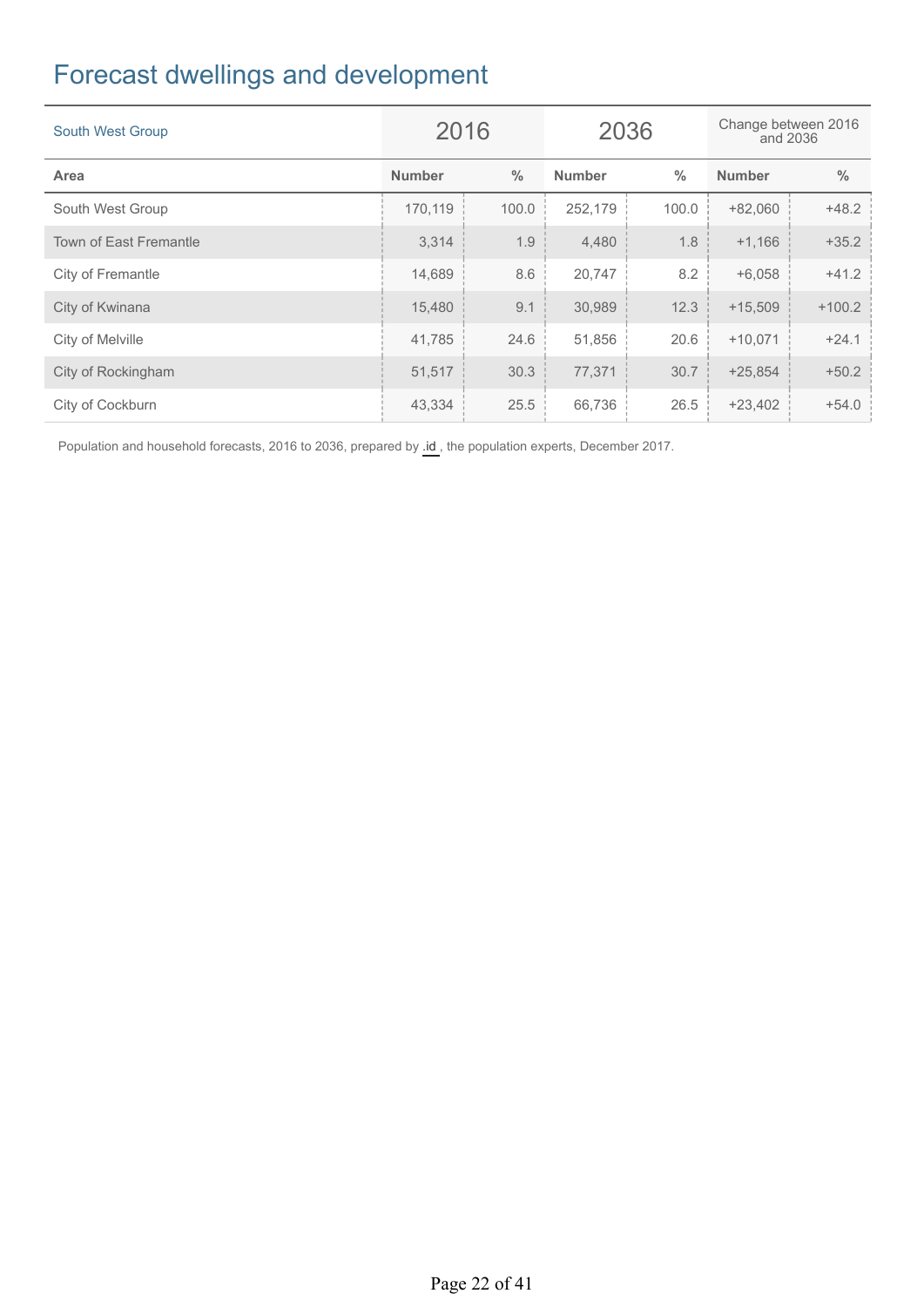## <span id="page-24-0"></span>Population and age structure map

Knowing when and where to deliver age-based services is an essential part of local government planning. Mapping the distribution of selected age groups across South West Group provides the evidence-base for efficiently targeting and delivering these services. You can learn more about how places move through cycles of change which affect their age by visiting population and age structure.

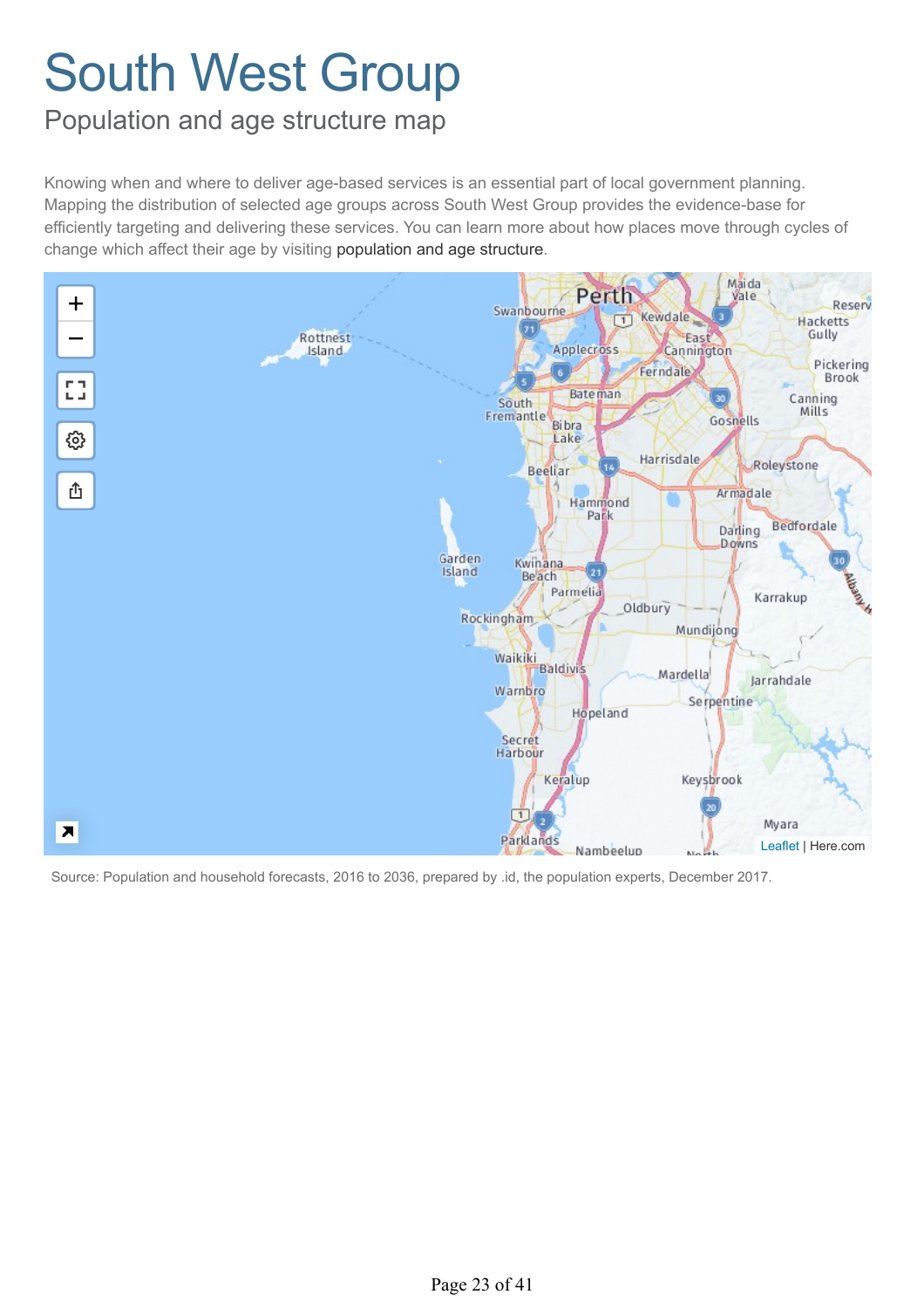# Population and age structure - persons aged 0 to

## 16 years

| <b>South West Group</b>       | 2016          |               | 2036          |               | Change between 2016<br>and 2036 |               |
|-------------------------------|---------------|---------------|---------------|---------------|---------------------------------|---------------|
| Area                          | <b>Number</b> | $\frac{0}{0}$ | <b>Number</b> | $\frac{0}{0}$ | <b>Number</b>                   | $\frac{0}{0}$ |
| South West Group              | 93,246        | 22.2          | 141,774       | 22.7          | $+48,528$                       | $+52.0$       |
| <b>Town of East Fremantle</b> | 1,616         | 20.8          | 2,055         | 19.3          | $+439$                          | $+27.2$       |
| City of Fremantle             | 4,861         | 15.9          | 7,089         | 16.7          | $+2,228$                        | $+45.8$       |
| City of Kwinana               | 9,885         | 24.5          | 21,946        | 25.8          | $+12,061$                       | $+122.0$      |
| City of Melville              | 20,181        | 19.7          | 23,636        | 18.6          | $+3,455$                        | $+17.1$       |
| City of Rockingham            | 32,346        | 25.0          | 47,391        | 24.6          | $+15,045$                       | $+46.5$       |
| City of Cockburn              | 24,357        | 22.4          | 39,657        | 23.6          | $+15,300$                       | $+62.8$       |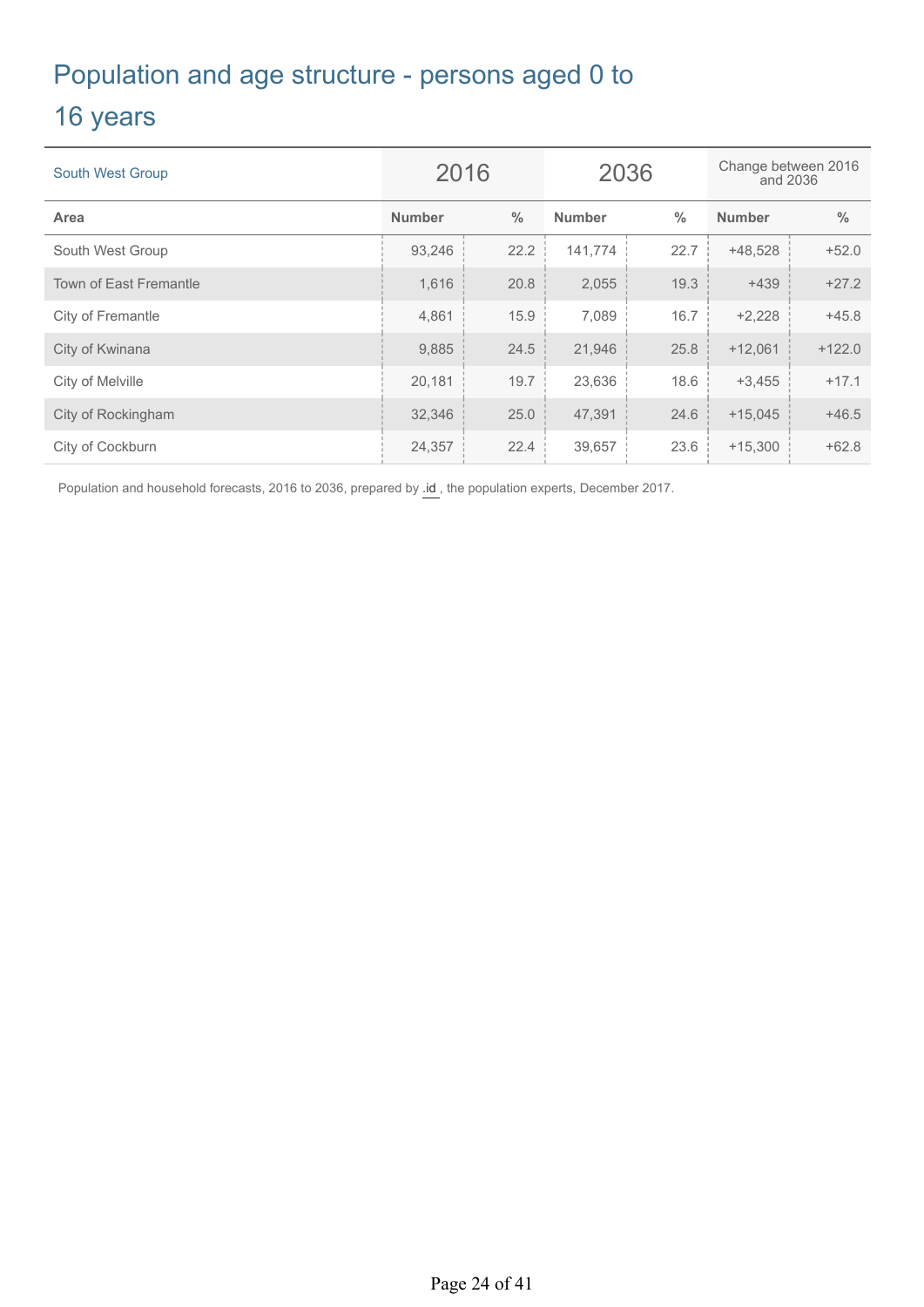# <span id="page-26-0"></span>Household types map

Mapping the distribution of different household types across the South West Group provides insight into the roles that different areas play in the housing market and how these are changing. It also identifies where there are concentrations of households which have specific service requirements. You can learn more about how places move through cycles of change which affect their household structure by visiting household types.

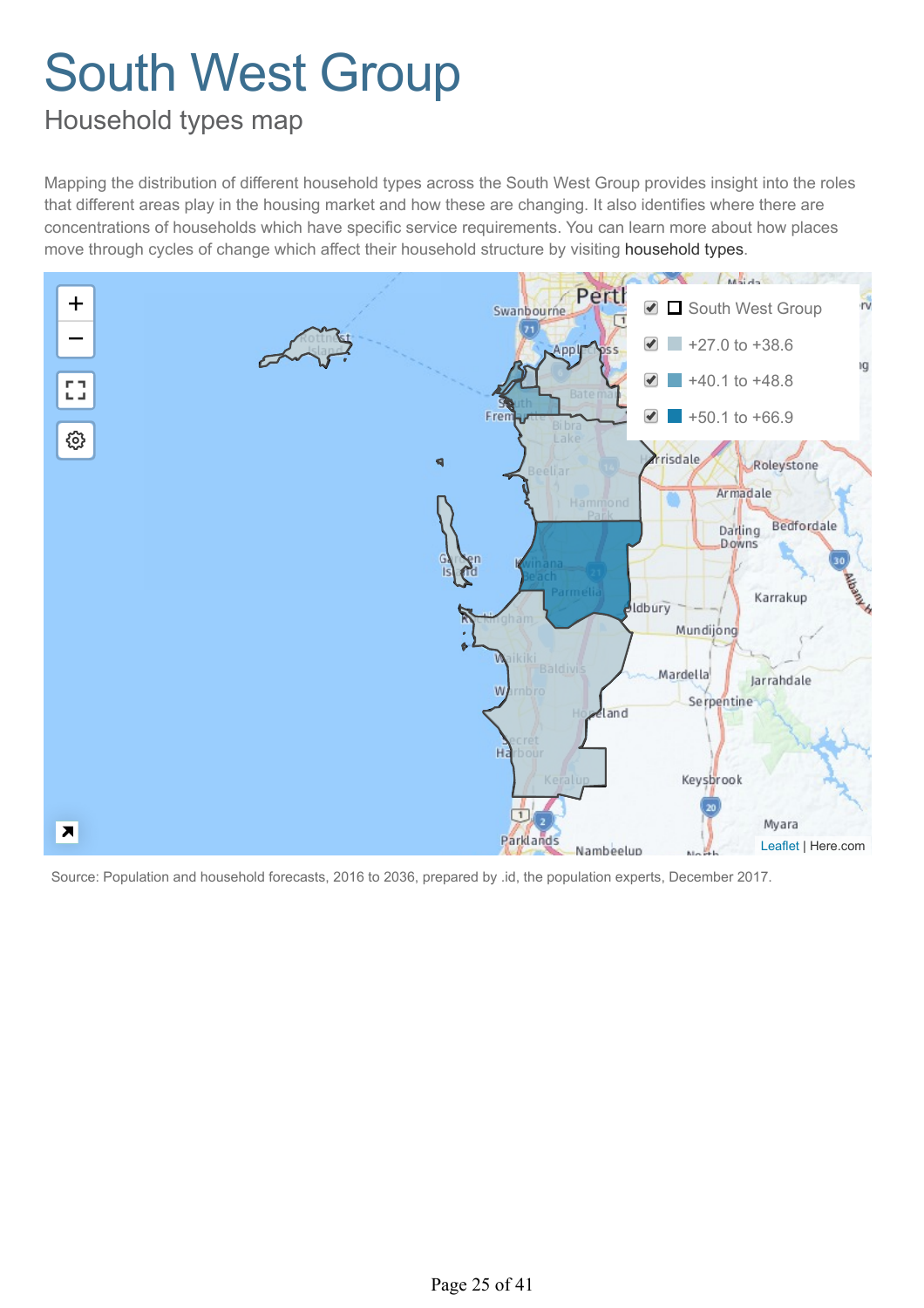# Forecast household types - Group households

| <b>South West Group</b> | 2016          |               | 2036          |               | Change between 2016<br>and 2036 |               |
|-------------------------|---------------|---------------|---------------|---------------|---------------------------------|---------------|
| Area                    | <b>Number</b> | $\frac{0}{0}$ | <b>Number</b> | $\frac{0}{0}$ | <b>Number</b>                   | $\frac{0}{0}$ |
| South West Group        | 5,447         | 3.4           | 7,641         | 3.2           | $+2,194$                        | $+40.3$       |
| Town of East Fremantle  | 138           | 4.5           | 207           | 4.8           | $+69$                           | $+50.0$       |
| City of Fremantle       | 850           | 6.3           | 1,265         | 6.7           | $+415$                          | $+48.8$       |
| City of Kwinana         | 471           | 3.2           | 786           | 2.6           | $+315$                          | $+66.9$       |
| City of Melville        | 1,385         | 3.5           | 1,759         | 3.5           | $+374$                          | $+27.0$       |
| City of Rockingham      | 1,293         | 2.7           | 1,810         | 2.5           | $+517$                          | $+40.0$       |
| City of Cockburn        | 1,309         | 3.2           | 1,814         | 2.9           | $+505$                          | $+38.6$       |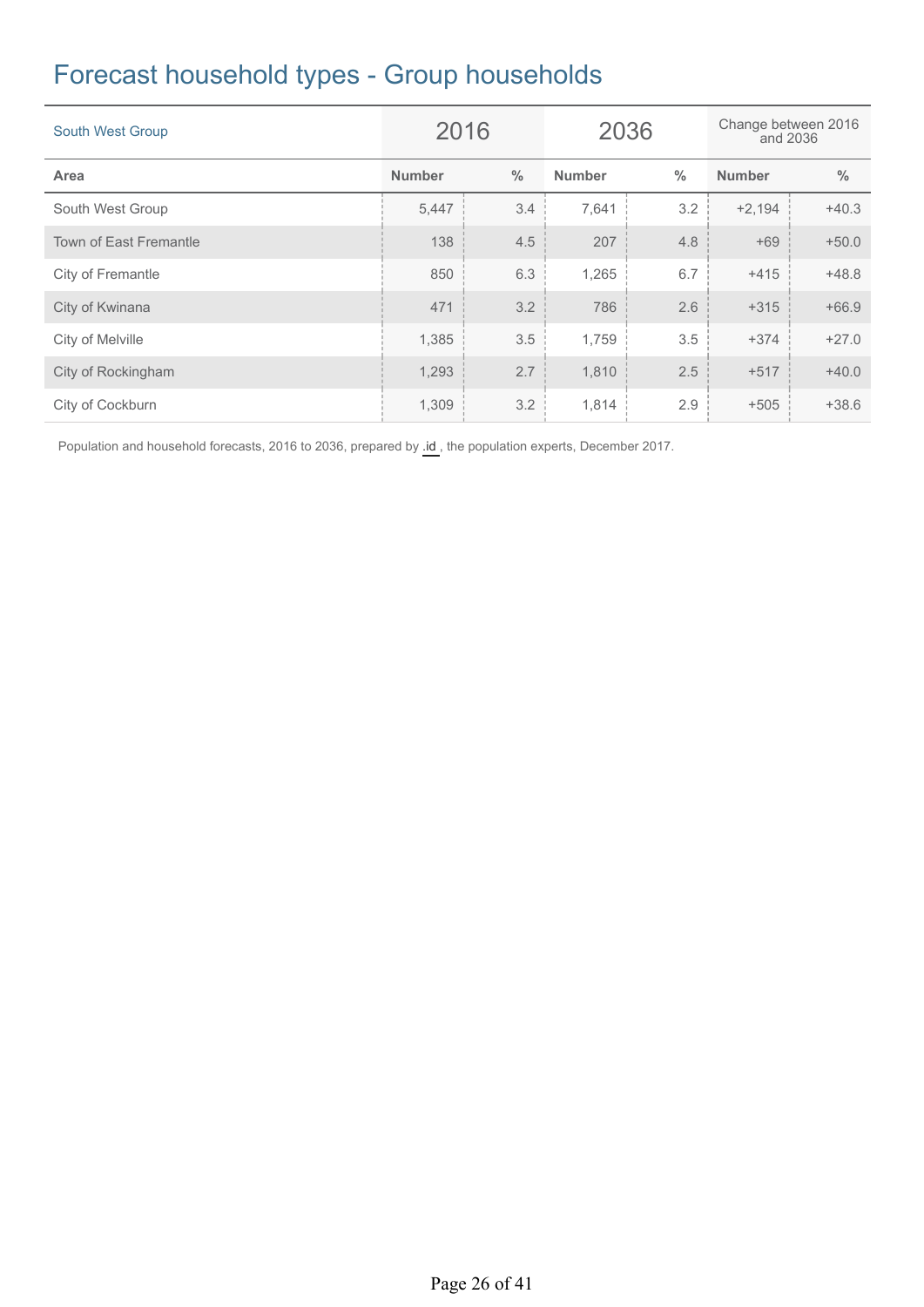# Residential development

The addition of dwellings to the housing stock is a major driver of population growth in an area, providing opportunities for households to relocate from other areas or new households to form locally (such as young people leaving the family home or separations/divorces).

Residential development can take various forms depending on the availability of land. These include new housing estates on greenfield sites, subdivision in existing residential neighbourhoods (often called infill development), conversion of industrial lands to residential lands, and densification of housing by building up.

.id's forecasters worked with Council planners to understand the likely development activity in each small area. This forms the development assumptions for the forecasts. This table shows the quantity of new development assumed in each small area in South West Group. Select each small area to see detailed assumptions.

# Forecast residential development, 2016 to 2036

| <b>South West Group</b>       | Change in dwellings<br>between 2016 and<br>2036 |               |
|-------------------------------|-------------------------------------------------|---------------|
| Area                          | number                                          | $\frac{0}{0}$ |
| South West Group              | $+82,060$                                       | $+48.2$       |
| <b>Town of East Fremantle</b> | $+1,166$                                        | $+35.2$       |
| City of Fremantle             | $+6,058$                                        | $+41.2$       |
| City of Kwinana               | $+15,509$                                       | $+100.2$      |
| City of Melville              | $+10,071$                                       | $+24.1$       |
| City of Rockingham            | $+25,854$                                       | $+50.2$       |
| City of Cockburn              | $+23,402$                                       | $+54.0$       |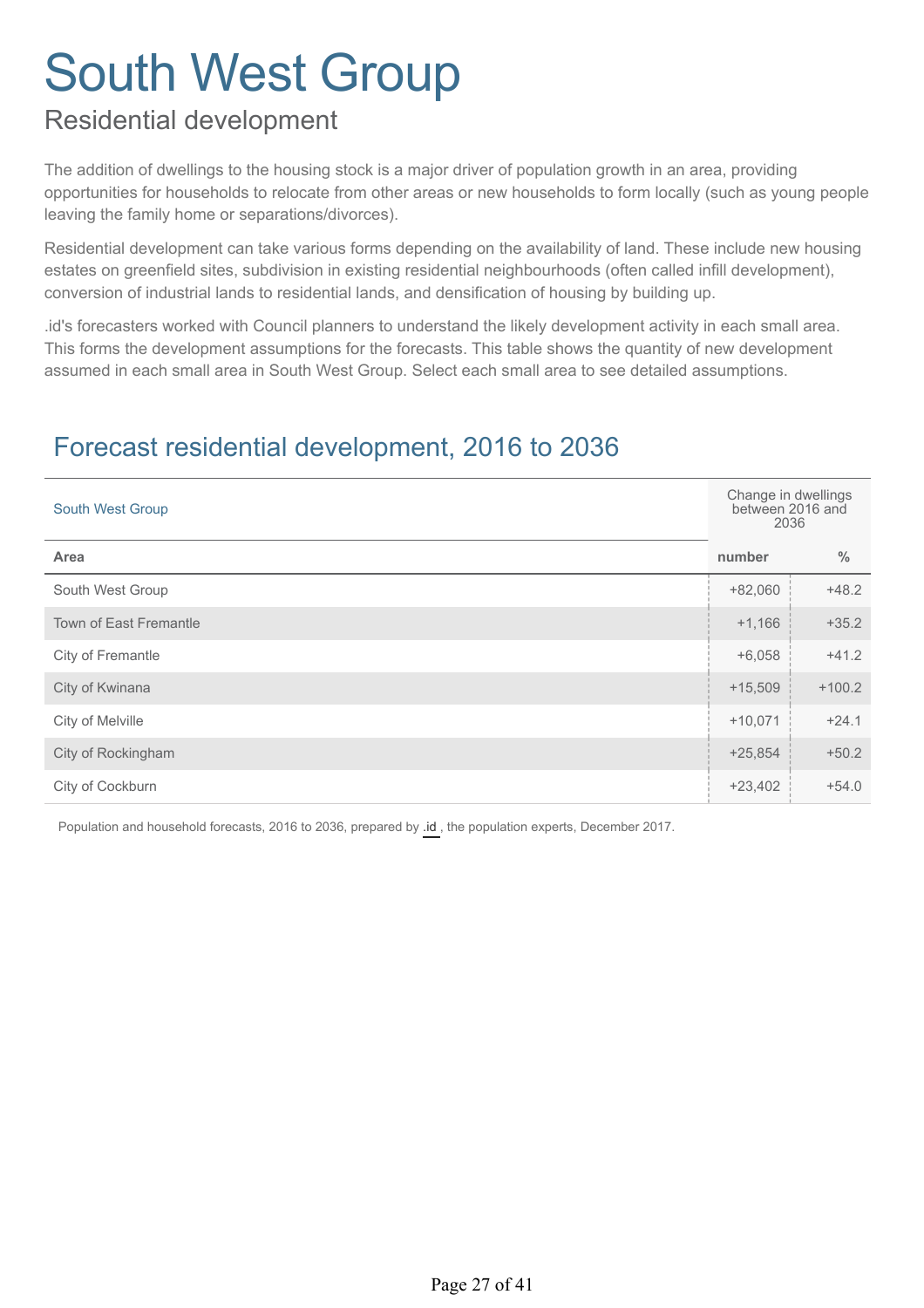### Forecast residential development

South West Group

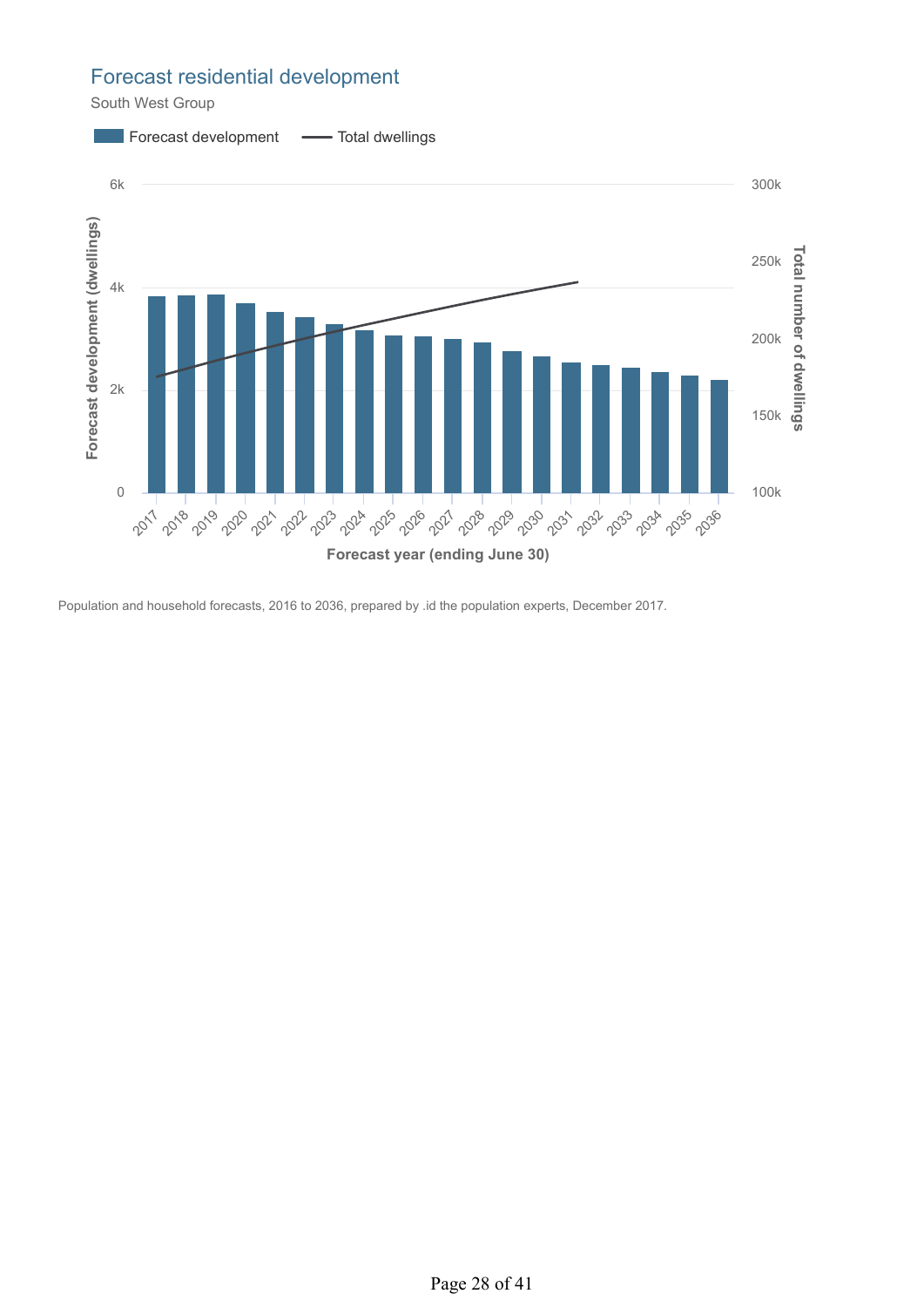# Net migration by age

Migration is one of the most important components of population change. Once you have established the amount of development activity in an area, the next step is to make assumptions about who will move into the area as well as who is leaving the area.

Net migration by age is an excellent way of understanding housing markets. The most mobile age groups in the population are young adults. They tend to move to attend educational institutions, seek work and express a change in lifestyle. Market research has shown that empty nesters are more likely to move to smaller accommodation when appropriate and affordable alternative housing is supplied in the local area that is accessible to established social networks.

Select each small area to see how migration patterns differ for each area across South West Group depending on their housing markets and stage in the suburb life cycle.

Major migration assumptions:

- Significant gain of families with young children (0-9 years), attracted to relatively affordable home owning opportunities in the outer south in particular
- Significant gain of young adults, particularly in the Cities of Fremantle and Cockburn, attracted to lifestyle, employment and education facilities
- Gain of families with older children (10-18 years), particularly in more established parts of the SW Group
- Modest loss of older persons (65 years and over).  $\sim$

### Forecast net migration by age group

![](_page_30_Figure_11.jpeg)

![](_page_30_Figure_12.jpeg)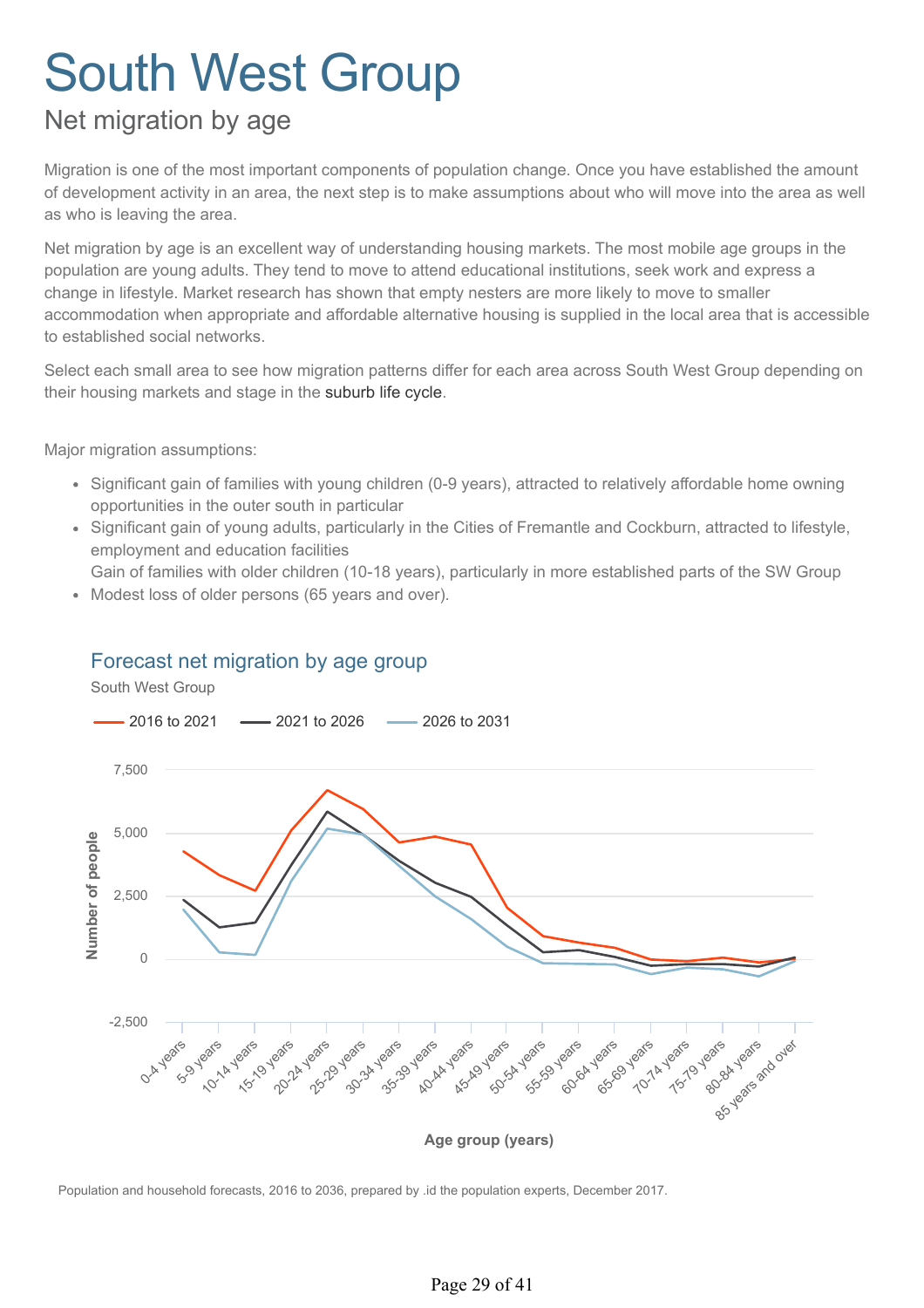# Non-private dwellings

Residential non-private dwellings include aged care facilities as well as defence force facilities, hospitals, prisons, staff quarters and boarding houses. As a general rule, an increase in people aged 18 to 24 living in non-private dwellings indicates a growth in student accommodation, defence force facilities or prisons. Similarly an increase in people aged over 75 living in non-private dwellings indicates growth in aged care facilities.

# Persons in non-private dwellings

| <b>South West Group</b>       |       | Year  | Change between 2016 and 2036 |                                |                        |
|-------------------------------|-------|-------|------------------------------|--------------------------------|------------------------|
| Area                          | 2016  | 2036  | <b>Total</b><br>change       | Aged<br>$18$ to<br>24<br>years | Aged<br>$75+$<br>years |
| South West Group              | 5,421 | 7,210 | $+1,789$                     | $+19$                          | $+1,670$               |
| <b>Town of East Fremantle</b> | 108   | 170   | $+62$                        | $\overline{0}$                 | $+62$                  |
| City of Fremantle             | 791   | 832   | $+41$                        | $\mathbf 0$                    | $+41$                  |
| City of Kwinana               | 769   | 1,029 | $+259$                       | $+19$                          | $+139$                 |
| City of Melville              | 1,538 | 2,088 | $+550$                       | $\mathsf{O}\xspace$            | $+549$                 |
| City of Rockingham            | 1,256 | 1,436 | $+180$                       | $\mathsf{O}\xspace$            | $+180$                 |
| City of Cockburn              | 959   | 1,656 | $+697$                       | $\mathsf{O}\xspace$            | $+697$                 |

Population and household forecasts, 2016 to 2036, prepared by [.id ,](http://home.id.com.au/about-us/) the population experts, December 2017.

# Key findings

There were 5,421 people estimated to be living in non-private dwellings in South West Group in 2016. The number of persons in non-private dwellings in South West Group is expected to increase to 6,581 persons in 2026 and to 7,210 persons in 2036.

Between 2016 and 2026, City of Cockburn is forecast to experience the greatest change, with a gain of 697 persons in non-private dwellings. This is due to an increase of persons in non-private dwellings aged 75 years and over, which is predominantly aged care.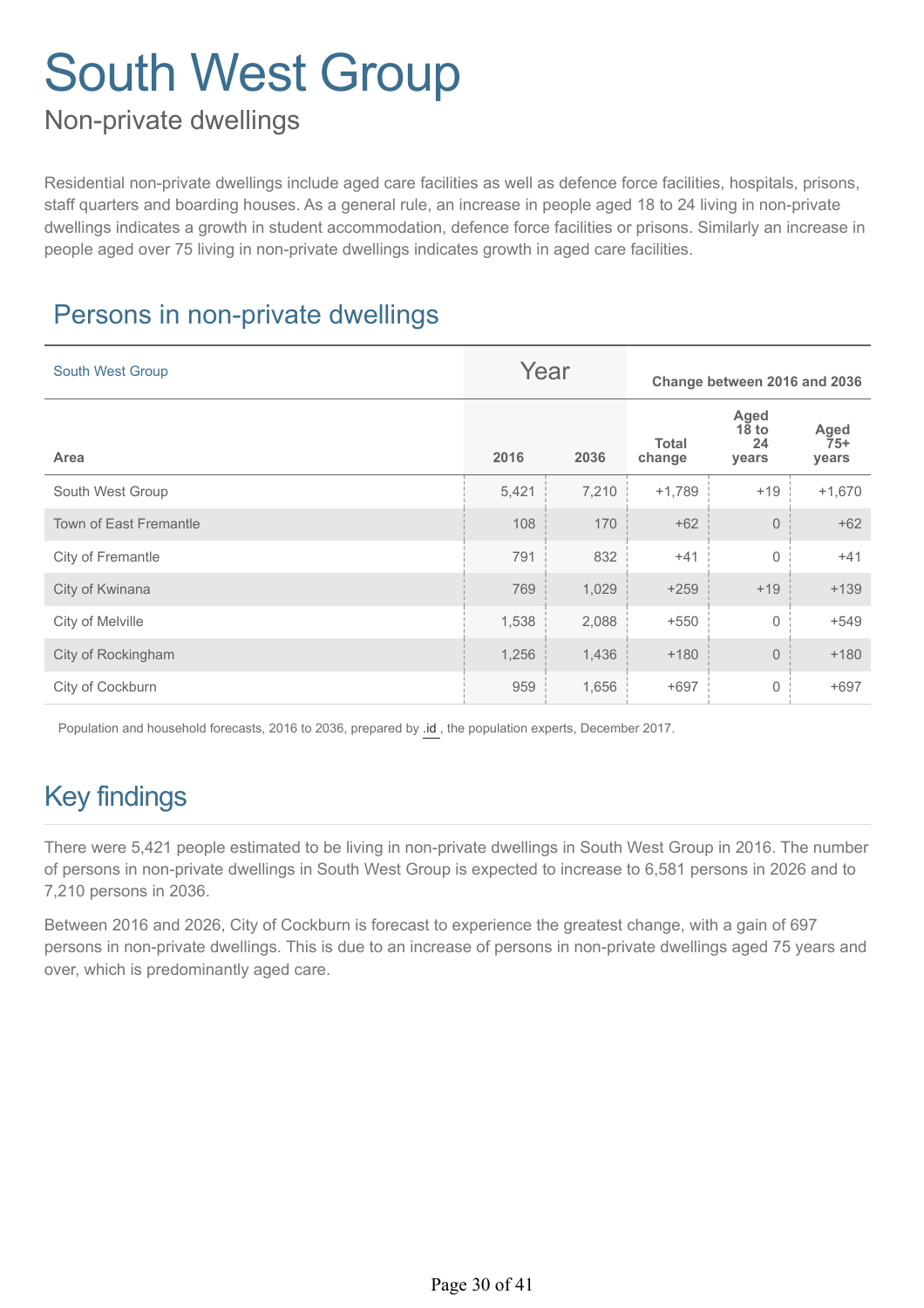## Births and deaths

The number of births in South West Group are derived by multiplying age specific fertility rates of women aged 15- 49 by the female population in these age groups for all years during the forecast period.

Birth rates are especially influential in determining the number of children in an area, with most inner urban areas having relatively low birth rates, compared to outer suburban or rural and regional areas. Birth rates have been changing, with a greater share of women bearing children at older ages or not at all, with overall increases in fertility rates. This can have a large impact on the future population profile.

## Forecast fertility rates (births per woman)

| South West Group              | Year |      | Change<br>between<br><b>2017 and</b><br>2036 |
|-------------------------------|------|------|----------------------------------------------|
| Area                          | 2017 | 2036 | <b>Number</b>                                |
| South West Group              | 2.10 | 2.08 | $-0.02$                                      |
| <b>Town of East Fremantle</b> | 1.84 | 1.69 | $-0.15$                                      |
| City of Fremantle             | 1.69 | 1.67 | $-0.02$                                      |
| City of Kwinana               | 2.35 | 2.30 | $-0.05$                                      |
| City of Melville              | 1.71 | 1.69 | $-0.03$                                      |
| City of Rockingham            | 2.21 | 2.14 | $-0.07$                                      |
| City of Cockburn              | 2.33 | 2.31 | $-0.02$                                      |

Population and household forecasts, 2016 to 2036, prepared by [.id ,](http://home.id.com.au/about-us/) the population experts, December 2017.

# Death rates

The forecast number of deaths in South West Group is a reflection of death rates assumed for small areas. For historical years, this will equal the number of deaths published by the ABS, where this information was available at the time of forecasting. These rates are based on historical estimates for South West Group, which have been extrapolated into the future, assuming an increase in expectation of life in all age groups (except 85 years and over).

Death rates are influential in shaping the numbers of older people in an area's population. Death rates too have been changing, with higher life expectancy at most ages, with men's life expectancy increasing more than that of women.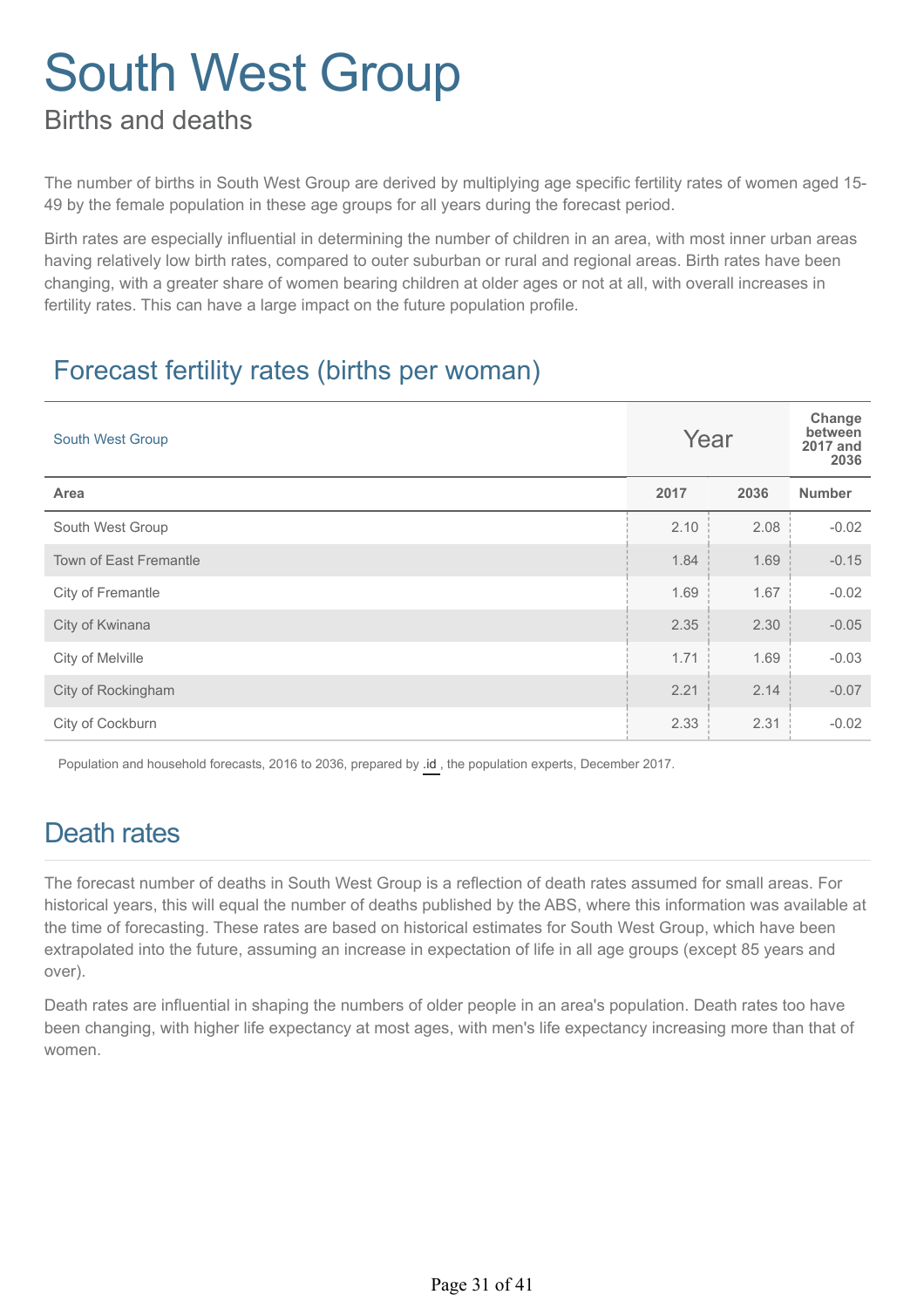# About the forecasts

The South West Group population and household forecasts are undertaken by .id, the population experts, on behalf of the South West Group.

During the forecast modeling process, .id assesses what is driving population change in the area and forecasts how the age structure and household types will change as result.

Forecasts are only as good as the assumptions they are based on, and.id works closely with the council to ensure we have detailed information about current and planned residential development activity. The forecasts are updated on a rolling cycle to take into account changes in the real world. All assumptions, as well as the results of the forecasts, are made available in this site.

The forecasts were last updated in December 2017. Forecasts are available for South West Group and small areas for each year from 2016 to 2036.

The forecasts are designed to provide community groups, Council, investors, business, students and the general public with knowledge to make confident decisions about the future.

Whilst all due care has been taken to ensure the content of this website is accurate and current, there may be errors or omissions in it and no legal responsibility is accepted for the information and opinions in this report. In addition, as the website is based on historic information which is subject to revision, we do not guarantee its currency.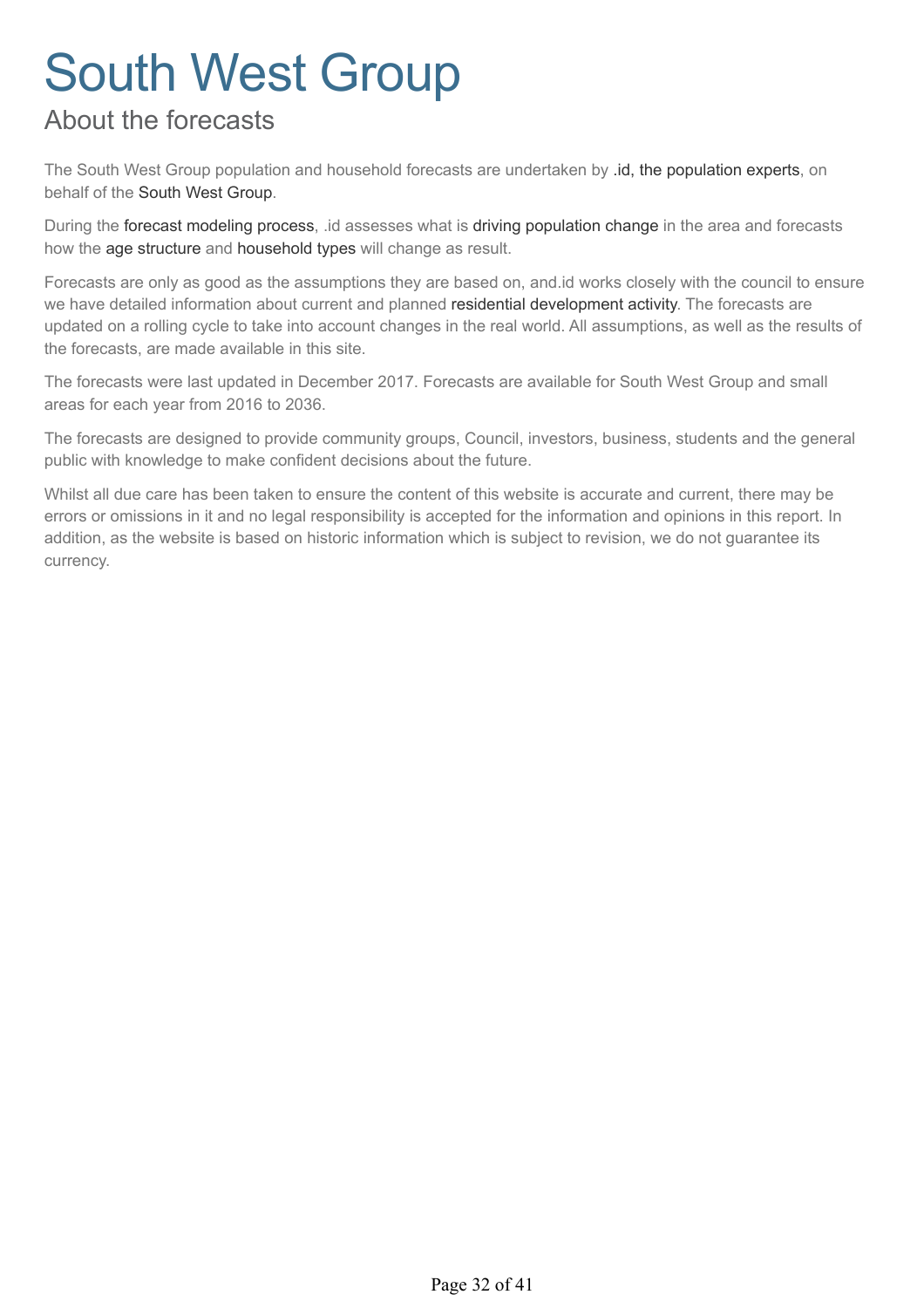# Factors of population change

At the small area level, the key factors of population change are the age structure of the existing population, the housing markets attracted to and away from an area and their associated demographic characteristics (fertility patterns, household types etc.) and the supply of dwellings and mix of housing stock in the area.

# Dwelling additions

The addition of dwellings is the major driver of population growth, providing opportunities for new households (such as young people leaving the family home and divorces) or households relocating from other areas.

## Current age structure

The age structure of the local population impacts on South West Group's household types and size, the likelihood of the local population having children and to die, as well as the propensity for people to move. Age specific propensities for a population to have children or die are applied to each small area's base population. An older population will have fewer births, more deaths, while a younger population will have vice versa.

### Birth rates

Birth rates are especially influential in determining the number of children in an area, with most inner urban areas having very low birth rates, compared to outer suburban or rural and regional areas. Birth rates have been changing, with a greater share of women bearing children at older ages or not at all, with overall increases in fertility rates. This can have a large impact on the future population profile.

## Death rates

Death rates are influential in shaping the numbers of older people in an area's population. Death rates too have been changing with higher life expectancy at most ages, with men gaining on women's greater life chances.

# **Migration**

Migration is one of the most important factors of population change. While births and deaths are relatively easy to predict due to reliable age specific behaviour, migration is volatile, often changing due to housing market preferences, economic opportunities and changing household circumstances. Migration patterns vary across Australia and change across time, but most moves tend to be short and incremental in nature. Regional areas have larger moves due to the distances between towns and cities, where people often move for economic reasons, mainly the availability of employment or education and training opportunities.

The most mobile age groups in the population are the young adults. They tend to move to attend educational institutions, seek work and express a change in lifestyle. It is for this reason that young people often move the greatest distances and sometimes move against pre-established patterns. Market research has shown that empty nesters are more likely to move to smaller accommodation if appropriate and affordable alternative housing is supplied in the local area that is accessible to established social networks.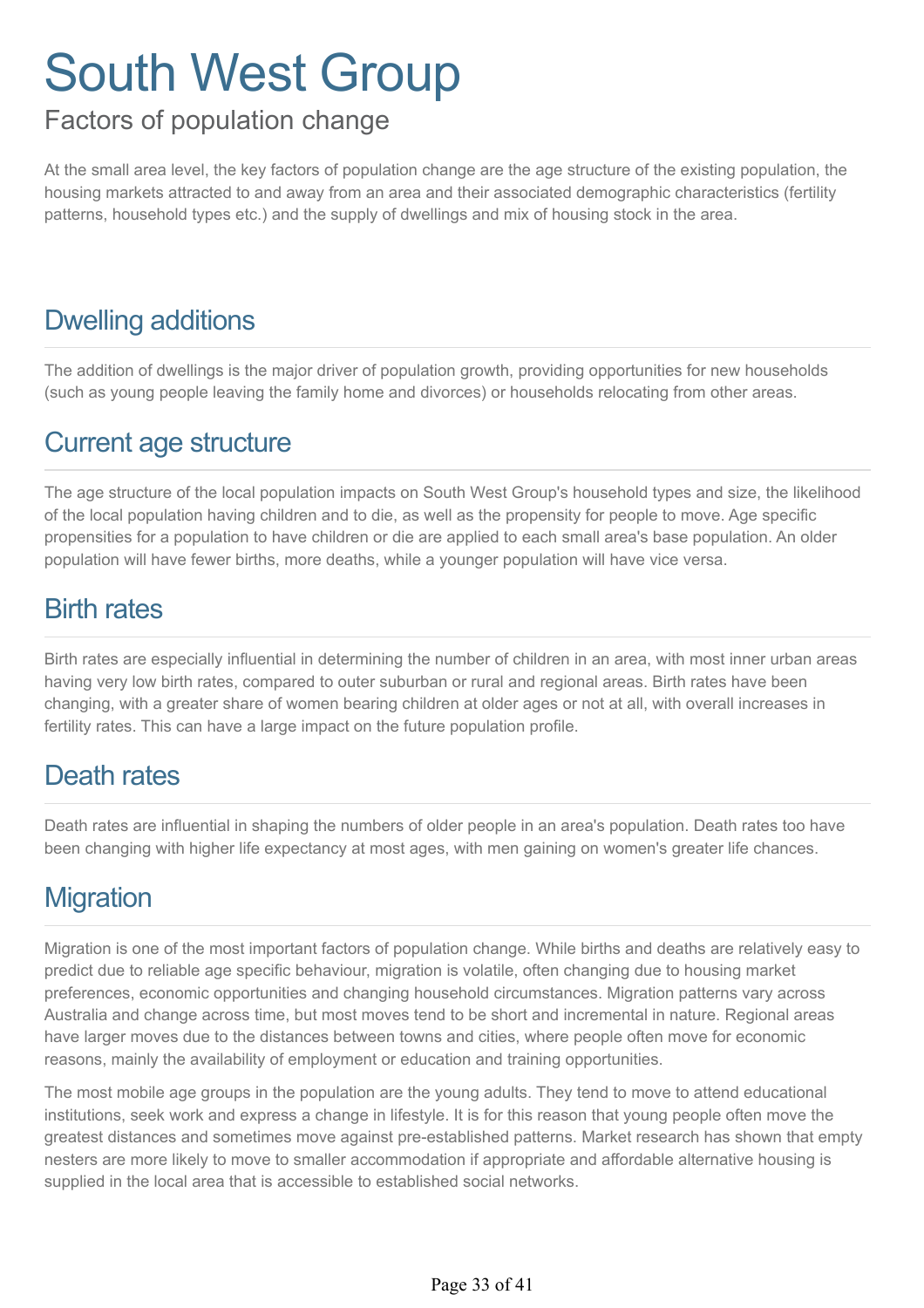Household and suburb life cycles

# Household life cycles

The type of households that people live in and changing preferences over time affects the way in which a population changes. As people grow from children to adults and into old age, they change the type of households that they live in. The traditional path has been to start as a child in a family household, move into a group or lone person household as a youth, becoming a part of a couple relationship within 5-10 years. Rearing of children is followed by an 'empty-nester' period and ultimately being a lone person, as partners die.

Understanding the changes that people make at different ages in their life, and the different types of housing they are likely to consume at those life stages is an important factor in forecasting future population and household types. The life stage which the majority of households in an area are going through gives an insight into its location in the suburb life-cycle (see below), and the likely life-path of those households in the future.

# Suburb life cycles

The dominant household types present in a suburb or town - where the majority of the populations sit in the household life path - dictate in part the role and function of the area. This is shown by its place in the "suburb life cycle".

New areas are typically settled by young households (young couples and young families, perhaps some mature families). As the families grow and mature, household size increases. After initial rapid development, most households "age in place", with slowly shifting demand for services, facilities and dwelling types.

As households age further and children begin to leave home, the average household size decreases, resulting in more empty nester (two person) households, often still living in large family homes. Family breakups can also result in single parent families and lone person households. If a suburb can't attract young families back to the area, it slowly becomes populated by older couples whose children have left home and older lone persons whose partners have died, resulting in declining population for some time.

Alternatively, if a suburb is in a location close to economic drivers of change, it may be able to attract families to move back into the older dwellings in the area, increasing household size and population again. This will generally happen sooner, with less loss of services if the area has a diversity of housing options suiting a wide variety of household types. Empty nesters are likely to downsize into lower maintenance properties, freeing up larger format housing for families to move into, and continue the cycle again. The loop in the diagram represents the process of sustainability of an area, if it can attract families back into older housing in the area. Depending on the proximity of an area to work and education it may also attract young lone persons and group households. The attractiveness of an area to family groups, group and lone person households is shown in the migration assumptions section.

Generally, more diverse communities are more sustainable in the long term, as they are able to maintain a range of services and facilities useful to all age groups. Certain policy responses can influence the suburb life cycle in different directions.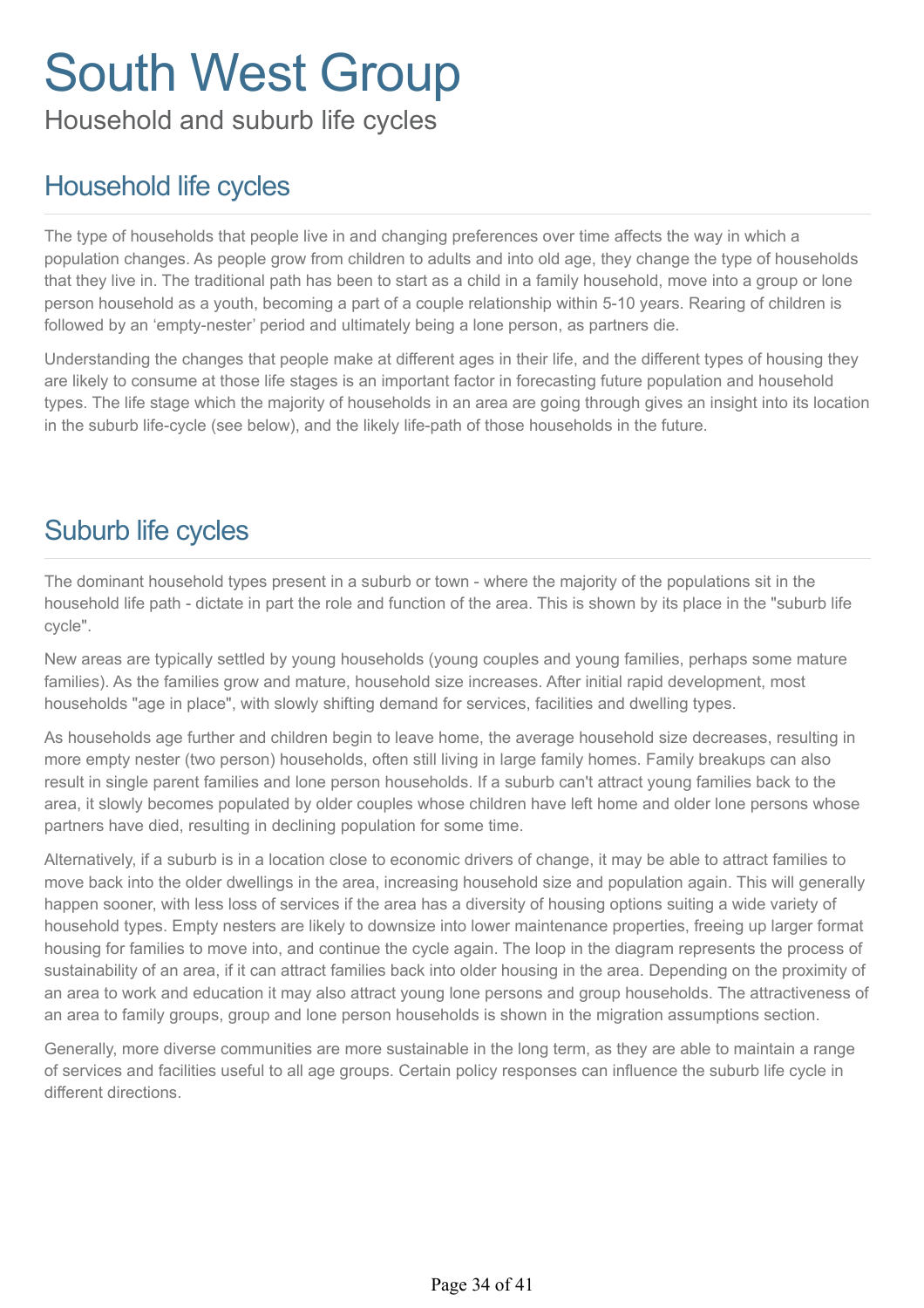Forecast modelling process

# Approach

The diagram below describes the general approach used by .id in its population and household forecasts. An analysis of the current population and household structure often reveals the role and function of an area and the degree to which an area may be going through some form of demographic transition.

Demographic changes, such as birth, death and migration rates are applied to the base population. At the same time, scrutiny of urban development drivers is undertaken (residential development opportunities, vacancy rates etc.). The combination of varied assumptions about these inputs results in forecast population and households by type.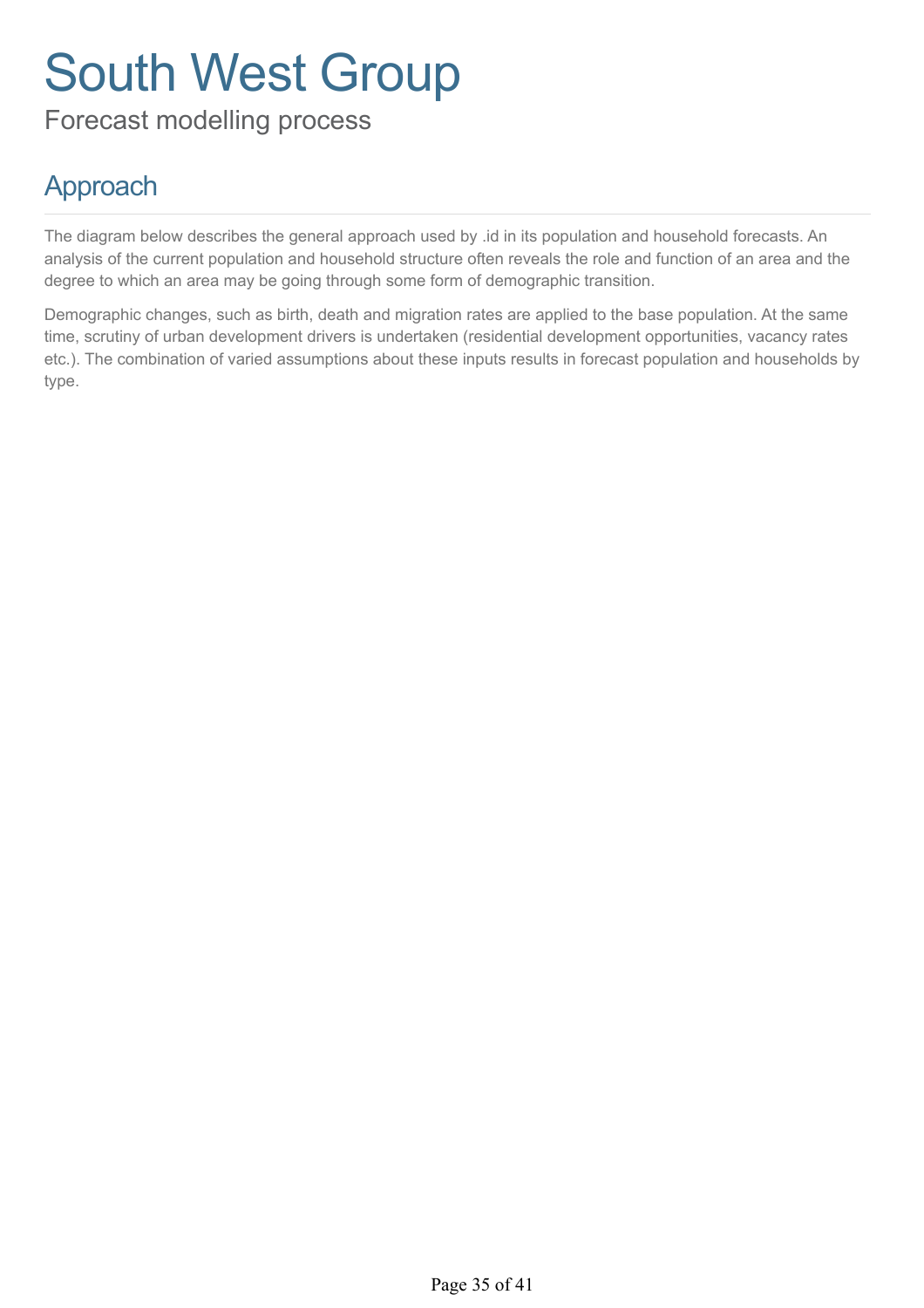# Modelling process

The modelling process used for producing the small-area forecasts is based on a 'bottom-up' approach, with all assumptions being derived from a local perspective. The components of the model are derived exclusively from housing and demographic assumptions. The drivers of the forecasts are predominantly based on levels of new residential development and demographic assumptions, such as in and out migration rates from the local areas. The diagram below describes the detail of the modelling process used by .id in its population and household forecasts.

The population forecasts are based on a combination of three statistical models. They include a cohort component model, a housing unit model and a household propensity model. Each of the models has a series of inputs, which when linked to the other models gives the forecast outputs. The models are further explained below.

# Cohort Component Model

The cohort component model is a standard demographic model used for population forecasts. It takes a base population by single year of age and sex and makes assumptions about future levels of births, deaths and migration, with the result being a forecast population by age and sex.

Each year the population ages by one year, with additions to population through in-migration and births. Births are derived by multiplying age specific fertility rates of women aged 15-49 by the female population in these age groups for all years during the forecast period. The population decreases are based on out-migration and deaths. Deaths are derived by multiplying age and sex specific mortality rates for all age groups for all years during the forecast period.

In and out migration is based on multiplying the population in each age group by a migration matrix. The base year population is derived from 2016 Census counts and then adjusted to an estimated resident population by small area. Each year through the forecast period, the population is run against age-specific birth, death and migration rates to create new population figures.

# Housing Unit Model

The housing unit model is used to forecast future levels of residential development in areas and the resulting impact on the total population and the number of households. This model is critical in giving population forecasts credibility, especially in areas where there are residential development constraints and where historical migration patterns would be expected to change.

The housing unit model is based on forecasting a number of variables. These include total population living in private and non-private dwellings, the number of households and the number of dwellings. The share of housing stock that does not contain households is known as the vacancy rate. The population living in private dwellings divided by the number of households is known as the average household size.

These variables have changing relationships over time, as households undergo normal demographic processes, such as family formation and ageing. Levels of residential development, vacancy rates and average household size (see housing propensity model below) are used as the drivers of the model. Every year there is an assumption about the level of residential development activity, which adds to the stock of dwellings in an area. This stock of dwellings is multiplied by the vacancy rate, which gives the total number of vacant dwellings and the total number of occupied private dwellings (households).

Households are multiplied by the assumed average household size for the year to derive the new number of persons living in private dwellings. The average household size is derived from the household propensity model (see below).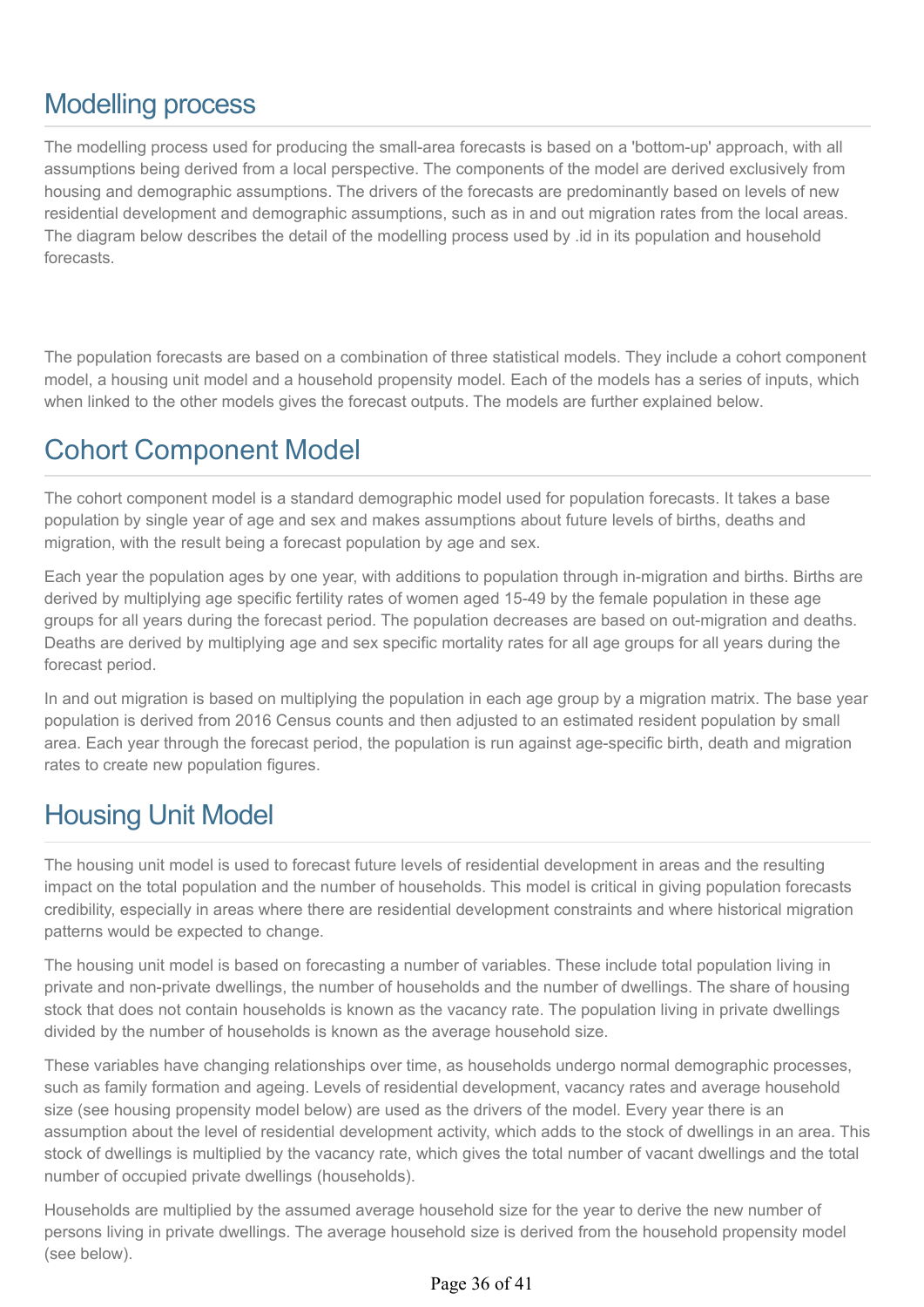Population in non-private dwellings is modelled separately. A non-private dwelling is a form of housing, which is communal in nature. Examples of non-private dwellings include nursing homes, student accommodation, boarding houses, nursing quarters, military barracks and prisons. In forecasting the number of persons in non-private dwellings, the population is analysed according to the different types of living arrangements. Decisions about future changes may be based on local knowledge through consultation with institutions or local government if there are a large number of people living in non-private dwellings.

# Household Propensity Model

This model is used to integrate the cohort component and housing unit models to ensure consistency between the outputs of both models. The model works by assuming that the age structure of the population is an indicator of household size and type. These differences are assumed at the local area based on the household type and size from the 2016 Census.

The population is divided into household types based on five year age groups and sex. Each of these household types has an associated household size. From this relationship, all the household forming population (adults and any non-dependents) effectively represent a share of a household. Dependents in a household (children) represent no share of a household, although their departure frequently drives demand for housing in the region. Lone persons represent 1 or 100% of a household. Couples with dependents represent 50% of household. Couples without dependents represent almost 50% of a household (as they can include related adults). Lone parents represent 100% of a household. Group household members' and other household members' shares vary according to the region (20%-45%, 5 persons to 2.5 persons per household).

These relationships are extrapolated forward from 2016 with some adjustments, depending on the type of area. While for some areas, it is assumed that a greater share of the population will live in smaller households in the future, many areas will go against this trend, depending on their place within the life cycle of suburbs.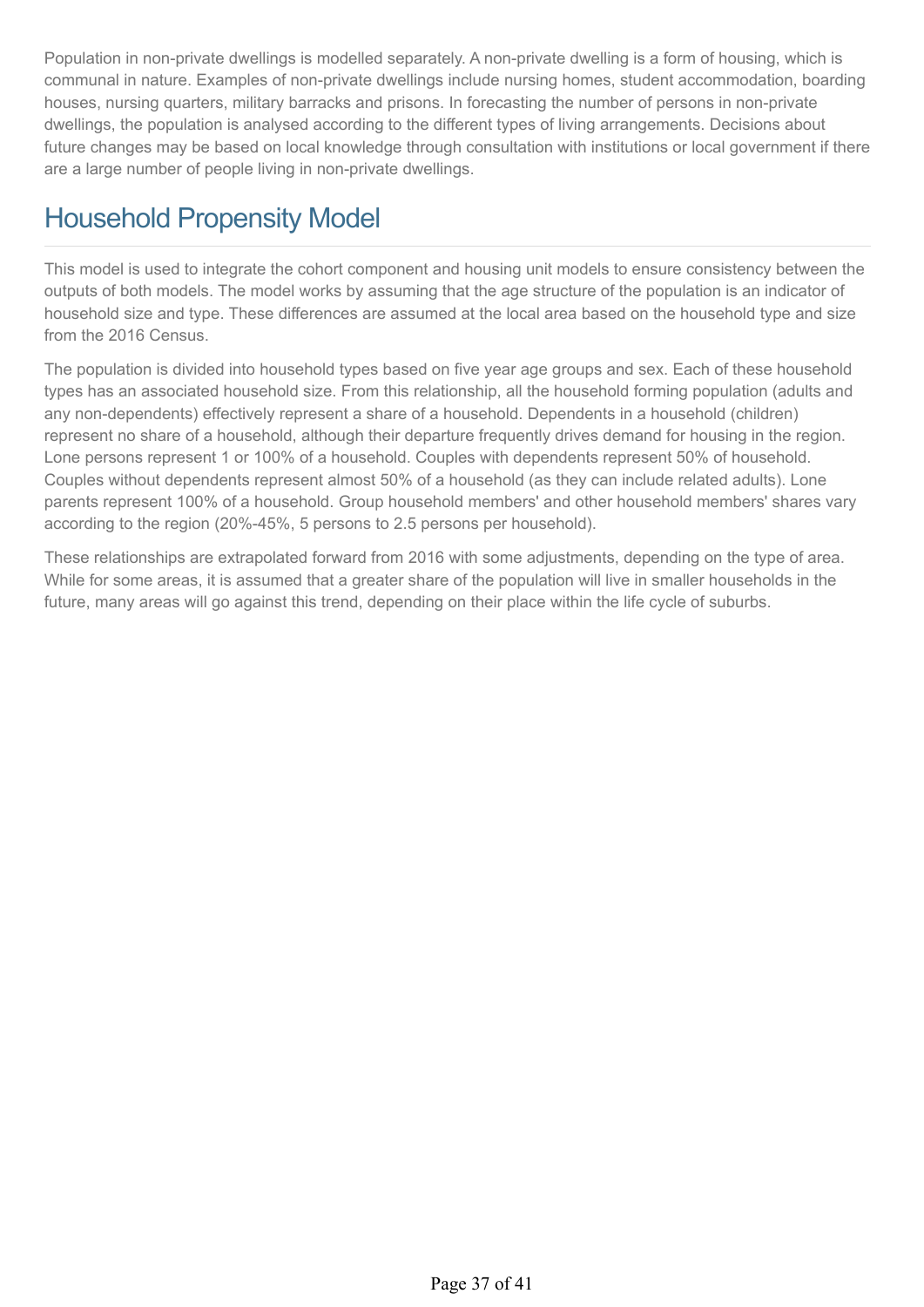Notes on base data

# Base population estimates

The population figures used in the forecasts for 2016 are based on estimated resident population from the Australian Bureau of Statistics. These figures are published at the Statistical Area 1 (SA1) level, which are then aggregated to the chosen small area or local government area, splitting SA1s if necessary. These figures are subject to change or updating from time to time, most notably after Census release (usually one to two years after the Census is conducted).

# Base household estimates

The household estimates used in the forecasts for 2016 were based on age and sex-specific population propensities by different household types. Estimated Resident Population by Statistical Area 1 was multiplied by household factors to give estimated 'Resident Households'.

The multiplying factor varies depending on the household type (and the area), such as a factor of 1 for persons living in lone person households to 0.5 for an adult in couple families with dependent households. Children and other dependents, such as elderly parents, are not assumed to 'form' households.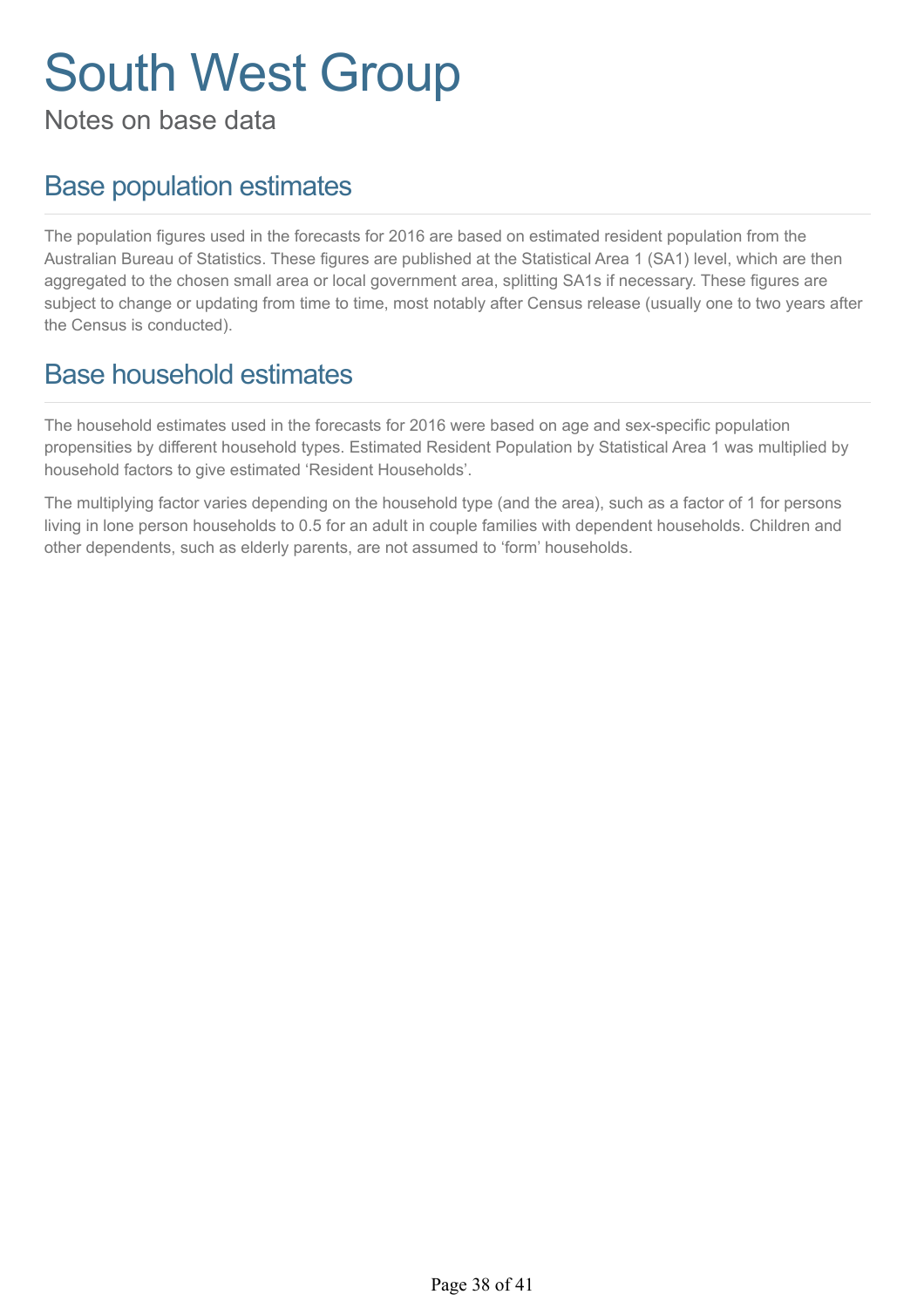**Glossary** 

# Age specific propensities (birth and death)

This relates to the modelling of births and deaths. At each year of age, there is a certain statistical likelihood of a person dying or giving birth. These age specific propensity rates are applied to the base and forecast population for each year of the forecast period.

# Ageing in place

This refers to an existing resident population ageing in their current location, as distinct from other impacts on future population such as births, deaths and in and out migration.

# Average annual percentage change

A calculation of the average change in total population for each individual year.

## Average household size

The average number of persons resident in each occupied private dwelling. Calculated as the number of persons in occupied private dwellings divided by the number of occupied private dwellings. This excludes persons living in non-private dwellings, such as prisons, military bases, nursing homes etc.

## 'Bottom up' forecast

Population forecast based on assumptions made at the local area level. Local drivers of change such as land stocks and local area migration form the basis.

# Broadhectare Land or Sites

Broadhectare land refers to undeveloped land zoned for residential development on the fringe of the established metropolitan area. These areas are generally used for rural purposes until residential subdivision takes place. This type of land is also referred to as 'greenfield'.

## Commencement

The construction of a new dwelling (or beginning of).

# **Dwelling**

A habitable residential building.

## Dwelling stock

The supply of dwellings (either occupied or unoccupied) in a given geographic area.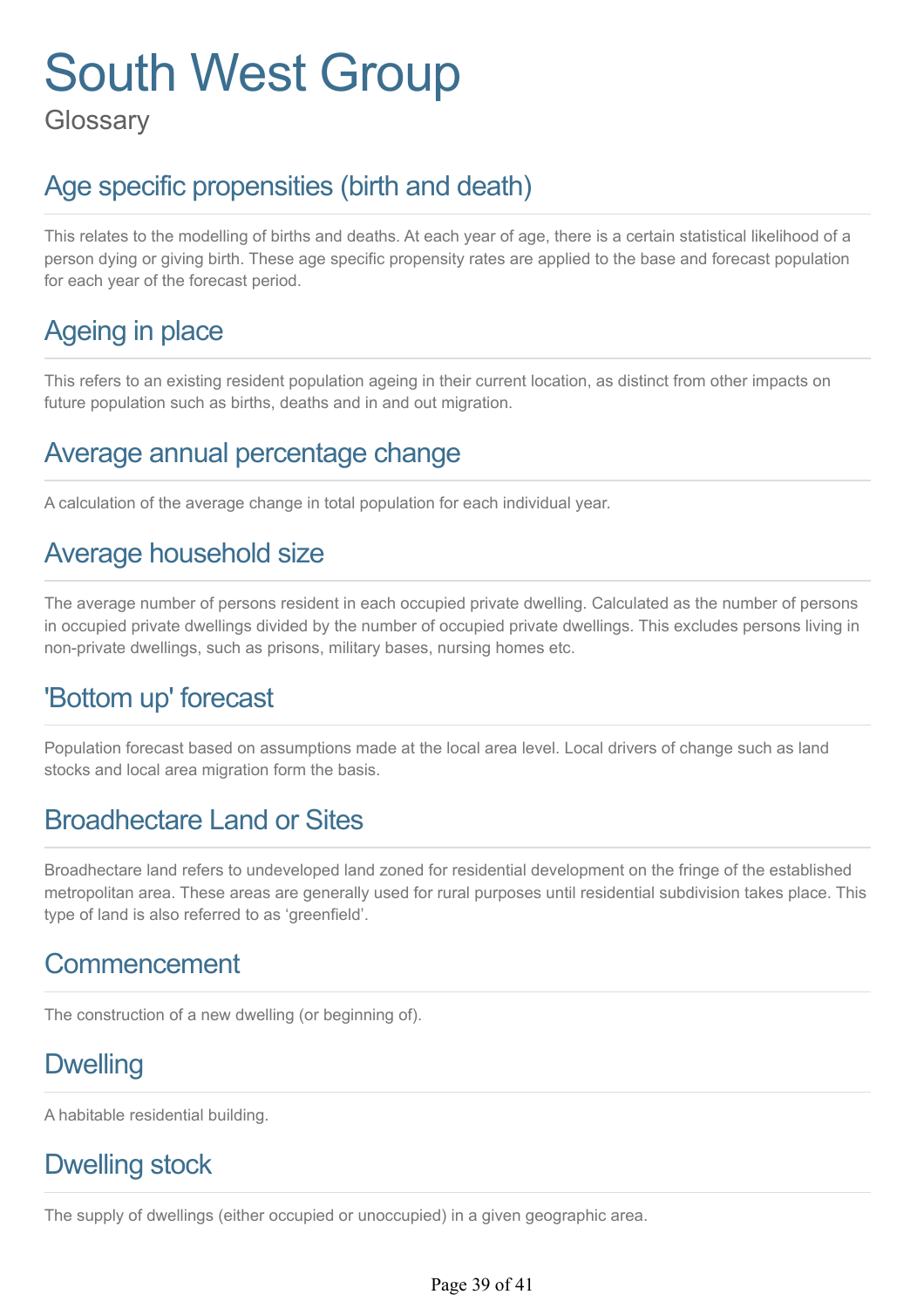# Empty nesters

Parents whose children have left the family home to establish new households elsewhere.

# Estimated Resident Population (ERP)

This is the estimate of the population based on their usual residence. The ERP at the time of the Census is calculated as the sum of the enumerated (counted) population plus persons temporarily absent less persons who are non-permanent (visitor) residents. An undercount of population by small area at Census time is also accounted for. The ERP used in these forecasts is then backdated to June 30. The ERP for forecast years are based on adding to the estimated population the components of natural increase and net migration.

## Forecast period

In this report, the forecast period is from 2016 to 2036. Most data on the website has focused on the period from 2016 to 2036 plus 15.

# **Household**

One or more persons living in a structural private dwelling.

## In-centre development

Residential development based on increasing dwelling densities around suburb and town centres. Usually around existing transport nodes and service infrastructure, rather than developing previously undeveloped land on the urban fringe.

## 'Infill' development

Residential development, usually of a relatively small scale, on redevelopment sites in established urban areas. This can take place on land previously used for another urban purpose such as industry or schools or on existing residential allotments where new dwellings are added. Also referred to as 'intensification' of existing areas.

# Mature families

One and two parent families with older children, generally of secondary and tertiary school age.

# **Migration**

The movement of people or households from one location to another.

# Natural increase

The increase in population based on the births minus deaths, not including the impact of migration.

## Net household additions

The overall increase in occupied dwellings, determined by the level of new dwelling construction that is permanently occupied, or conversion of non-permanently occupied dwellings to permanently occupied minus demolitions.